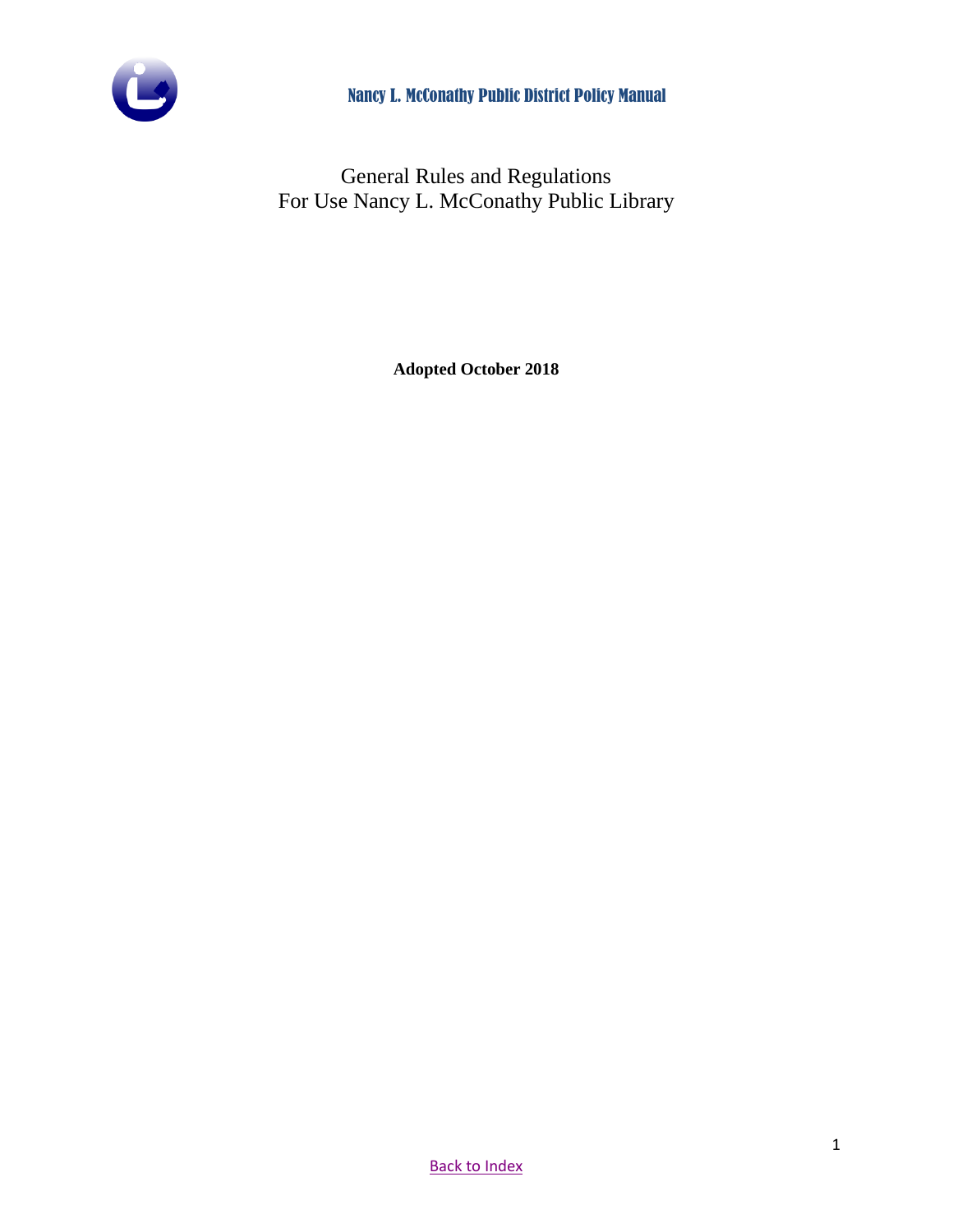

# Nancy L. McConathy Public District Policy Manual

# **INDEX**

<span id="page-1-0"></span>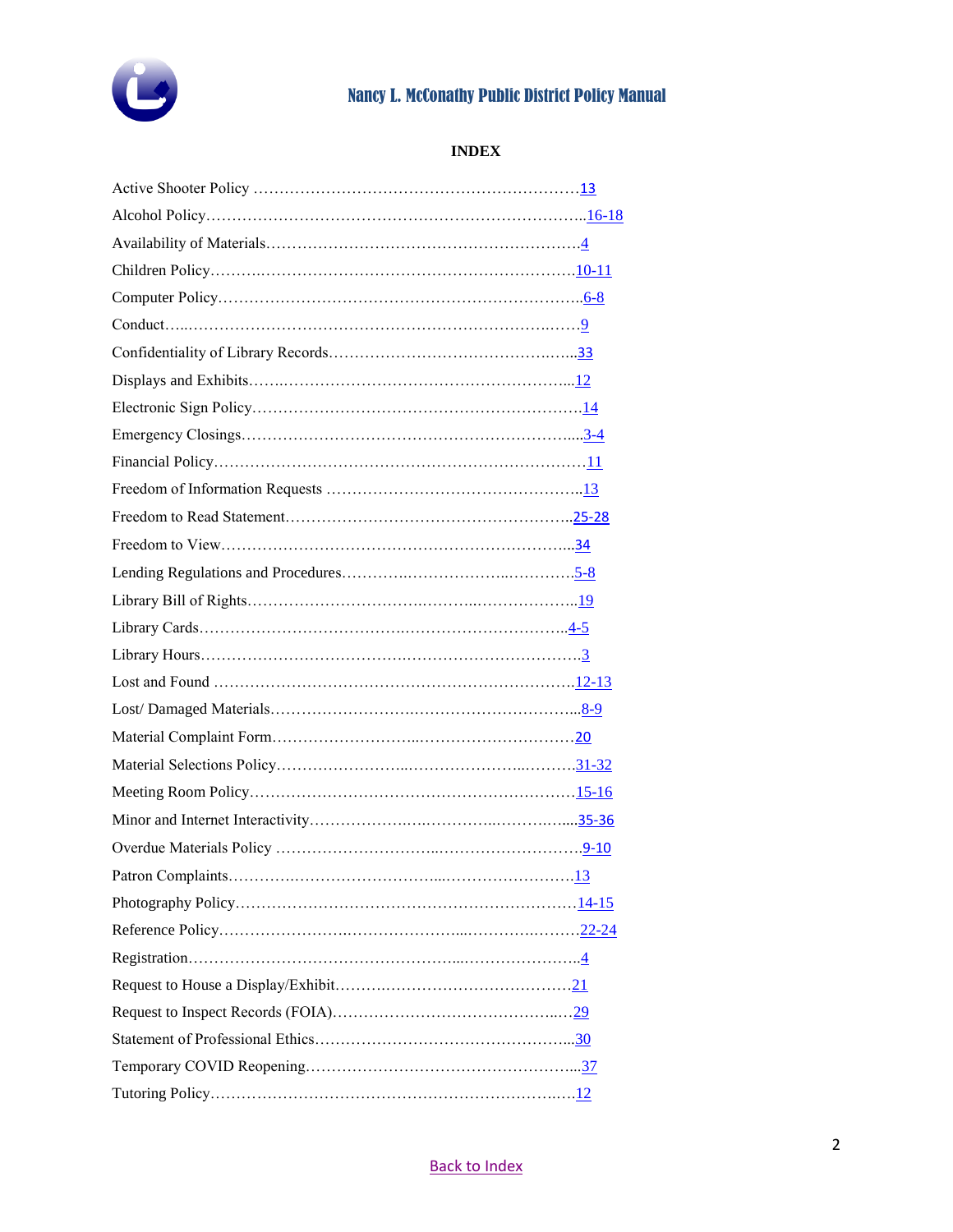

The Nancy L. McConathy Public Library District Board of Trustees feels that rules and regulations should be held to a minimum. The following are believed necessary to preserve the library's facilities and to make them available to as many people as possible under pleasant conditions and at a cost that is equitable to all.

## <span id="page-2-1"></span>**I. Library Hours:**

Hours of operation are determined by the Board of Trustees and are posted at the library.

| Current library hours are: |                       |
|----------------------------|-----------------------|
| Monday-Thursday            | 9:30 to 6:50 $(7:00)$ |
| Friday and Saturday        | 9:30 to 3:50 $(4:00)$ |

Note: To aid in closing procedures and for security reasons, the Library door is locked ten minutes prior to the posted closing times.

#### <span id="page-2-0"></span>**II. Emergency Library Closings**

The Nancy L. McConathy Public Library maintains a regular schedule of hours open to the public. It may become necessary to close the Library, shorten hours or cancel programs when emergency conditions pose a safety hazard to the public and staff or prevent basic library functions. The decision to close the Library or cancel scheduled programs is based upon one or more of the following:

• Severe weather and/or road conditions that cause hazardous traveling, such as significant snow, ice accumulations or flooding; extreme temperatures; or blizzard conditions.

• Availability of sufficient staff to operate the Library. Minimal staffing is defined as one Department Head or Administrative staff member and two (2) additional staff members.

• Condition of the Library's parking lot and walkways.

• Failure of vital building services, extended power failure, condition of the building or its equipment.

• General health, safety, and emergency in the community or area surrounding the Library.

When it is determined by the Library Director with the Board President or the next available Board Officer in order of succession that a general emergency situation exists or is impending, the emergency closing of the Library may be authorized. Every effort will be made to notify all Board members of such an emergency closing.

Emergency closings are announced in as many ways as possible given the circumstances of the emergency and may include postings on the Library website, phone system, signs on doors and announcements on social media.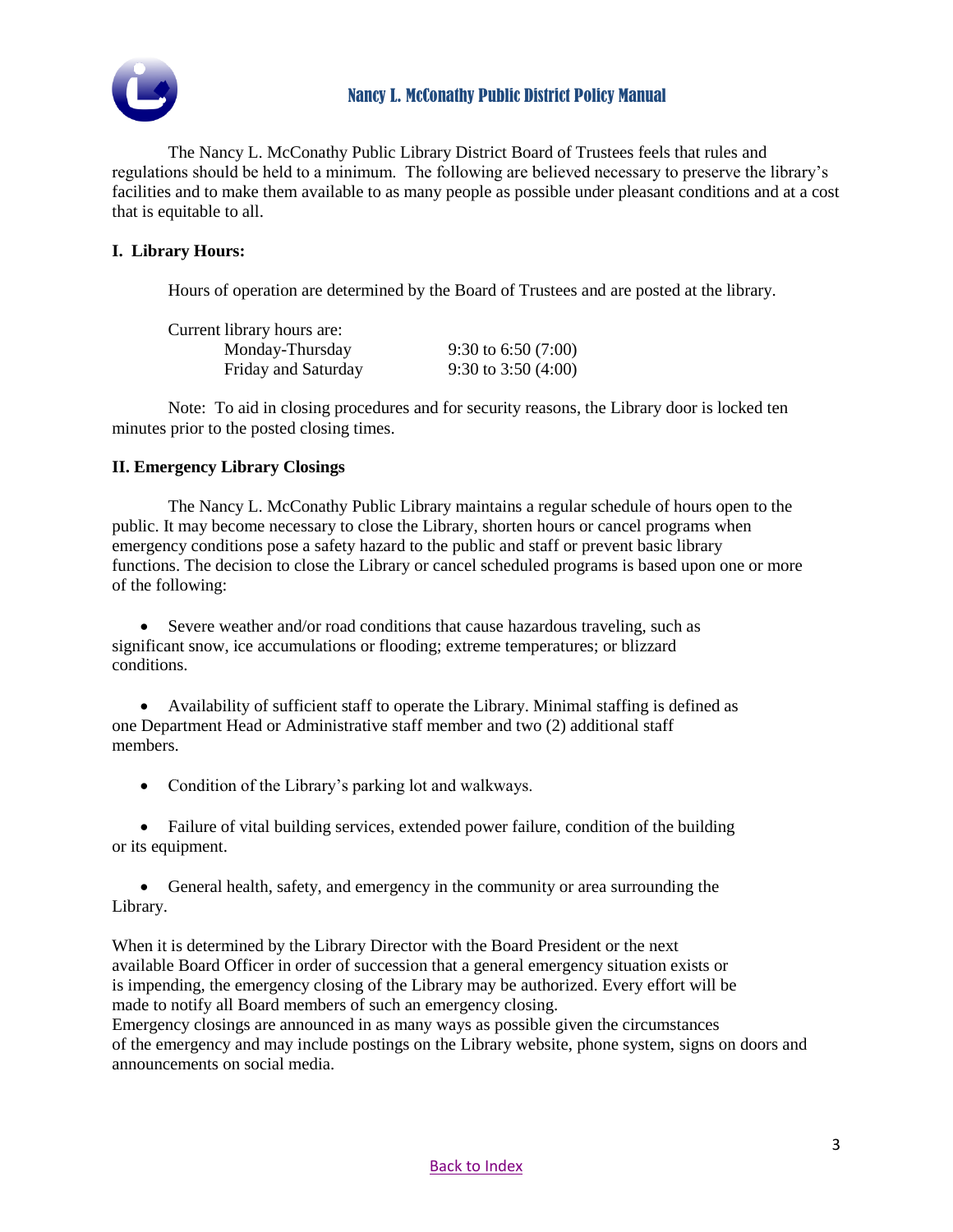

Closing for Other Reasons

The Library may close if the Library Board deems it necessary for repairs, maintenance, a large project, and/or staff training. These closings will be pre-planned and approved by the Board. Closing for reasons other than emergencies will be announced in advance and may include postings on the Library website, signs on the doors and in the Library, notice in the Library newsletter, emails and on social media.

#### <span id="page-3-0"></span>**III. Availability of Materials**

All Nancy L. McConathy Public Library print materials are available equally to all McConathy Public Library District members as well as patrons with valid Reaching Across Illinois Library System (RAILS) under the general rules, regulations and lending procedures.

 Patrons with a Chicago Public Library card will have access to all materials pending verification of patron status with their home library. Holds for items from other libraries cannot be placed with a Chicago Public Library card.

#### <span id="page-3-2"></span>**IV. Registration**

Eligible borrowers without fee:

Residents of the Nancy L. McConathy Public Library District who have no fines and no restrictions with any Library in our RAILS system. Should a resident have fines from any library in the RAILS system, all fines must be paid prior to registering for a new library card.

Eligible borrowers with fee:

Non-Resident Family—Payment of an annual fee of \$85.00 by a non-resident entitles one library card for the household to use for library. This fee helps to equalize the cost of tax-supported library services.

Residents of the Nancy L. McConathy Public Library District who reside on a tax exempt property will be required to pay the \$85.00 fee to equalize cost of the tax-supported services.

Any patron that has been banned from the library due to board action will have the opportunity to readdress the Library Board after six (6) months to regain access to the use of the library.

#### <span id="page-3-1"></span>**V. LIBRARY CARDS**

Application cards are available at the circulation desk. Proof of eligibility for a non-fee card must be presented.

#### **PROOF OF ELIGIBILITY INCLUDES: A CURRENT DRIVER'S LICENSE SHOWING THE CORRECT ADDRESS, IF YOU DO NOT DRIVE, A STATE ID IS ACCEPTED\*\*\*\* (This is required) \*\*\*\***

One other form identification that includes the correct current address must be shown--- This may include: Water bill, gas bill, light bill, rent receipt, check book, voter's registration or a piece of mail. All mail provided must have a postmark from within the last thirty (30) days.

People residing on tax exempt property within the McConathy Public Library District are required to pay a \$85.00 fee for library services. This fee represents the average tax paid by property owners within the District.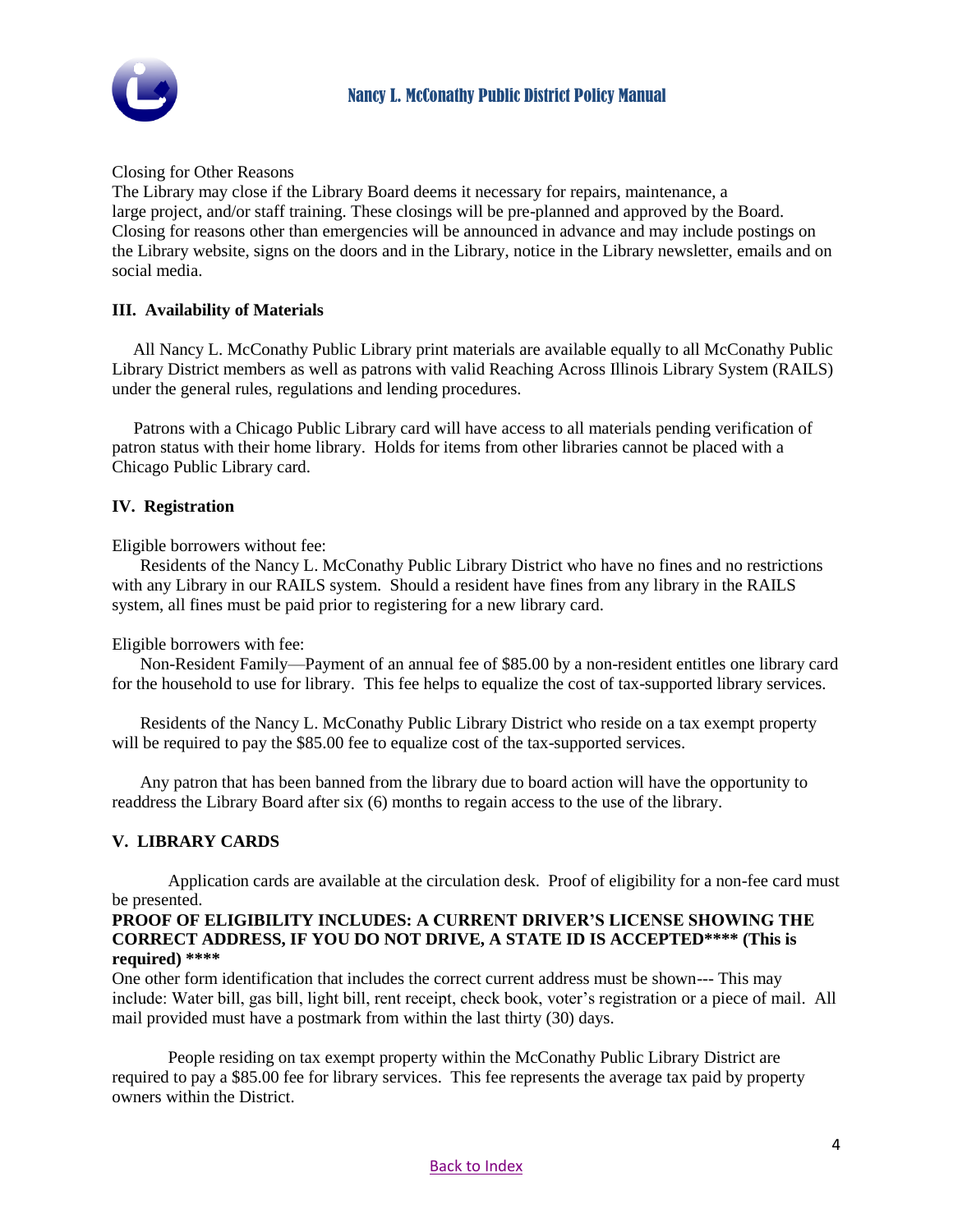

### **\*\*\*\*A PARENT OR GUARDIAN MUST SIGN THE REGISTRATION CARD FOR ALL PATRONS UNDER 18 YEARS OF AGE. THEIR SIGNATURE HOLDS THEM RESPONSIBLE FOR ALL MATERIALS CHECKED OUT, LOST, OR DAMAGED AS WELL AS ANY FINES. ALL CENSORSHIP RIGHTS ARE HELD BY PARENTS ONLY. THE LIBRARY DOES NOT RESTRICT PRINT MATERIALS TO ANY PATRON. LEGAL GUARDIANS MUST PRESENT COURT DOCUMENTS PROVING GUARDIANSHIP. \*\*\*\***

Any parent who wishes to obtain a card for their child must also get a library card. Juvenile cards must always be linked with an adult card.

Adults to whom a card is issued are responsible for all materials borrowed on their cards. The library must be notified immediately if a card is lost, misplaced, or stolen. This is to protect the patron from unauthorized use of their card. The library is also to be notified of any change of address or telephone number.

The cost of replacing a lost, misplaced, or destroyed library card is \$2.00.

Library cards are issued for one year, at which time renewal will be required. Proof of identification is required at time of renewal with the library card. A parent or guardian must renew a card for anyone under 18 years of age by appearing **IN PERSON** at the library. **NO RENEWALS** will be taken over the telephone.

**NO CARDS WILL BE ISSUED TO FAMILIES WITH EXISTING FINES.** This includes money owed to other libraries within the Reaching Across Illinois Library System (RAILS). **NO LIBRARY CARD RENEWALS WILL BE GIVEN TO FAMILIES WITH EXISTING FINES.** This includes persons residing at the same address with varying surnames.

#### **VI. LENDING REGULATIONS AND PROCEDURES—CIRCULATION OF MATERIALS A. Books**

1. A maximum of ten items may be checked out at one time. In the case of new books only five new books may be checked out at any one time.

2. The normal loan period is two weeks. Per system rules, most older books will automatically be renewed for a single renewal of two weeks unless there are holds on the item requested for renewal. While this process is automatic, not all items are subject to this. It is the responsibility of the patron to return items in a timely matter and to check with library staff to see if a book has automatically renewed in the system.

3. Any patron desiring an item which is already out on loan may place a "hold" on this item. When the item is returned, it will be held for that patron for seven (7) library work days before being loaned to someone else.

4. Encyclopedias: The Library has a collection of circulation encyclopedias. Encyclopedias circulate for a period of one week. Patrons may not check out more than two encyclopedias of any specific letter and set. Patrons may only check out four encyclopedias at any one time.

5. During certain times of the year, students have assignments dealing with a specific area (science projects, poetry, Civil War, etc.) During these periods, the Librarian has the right to set the following check out rules:

--Limit the number of books to circulate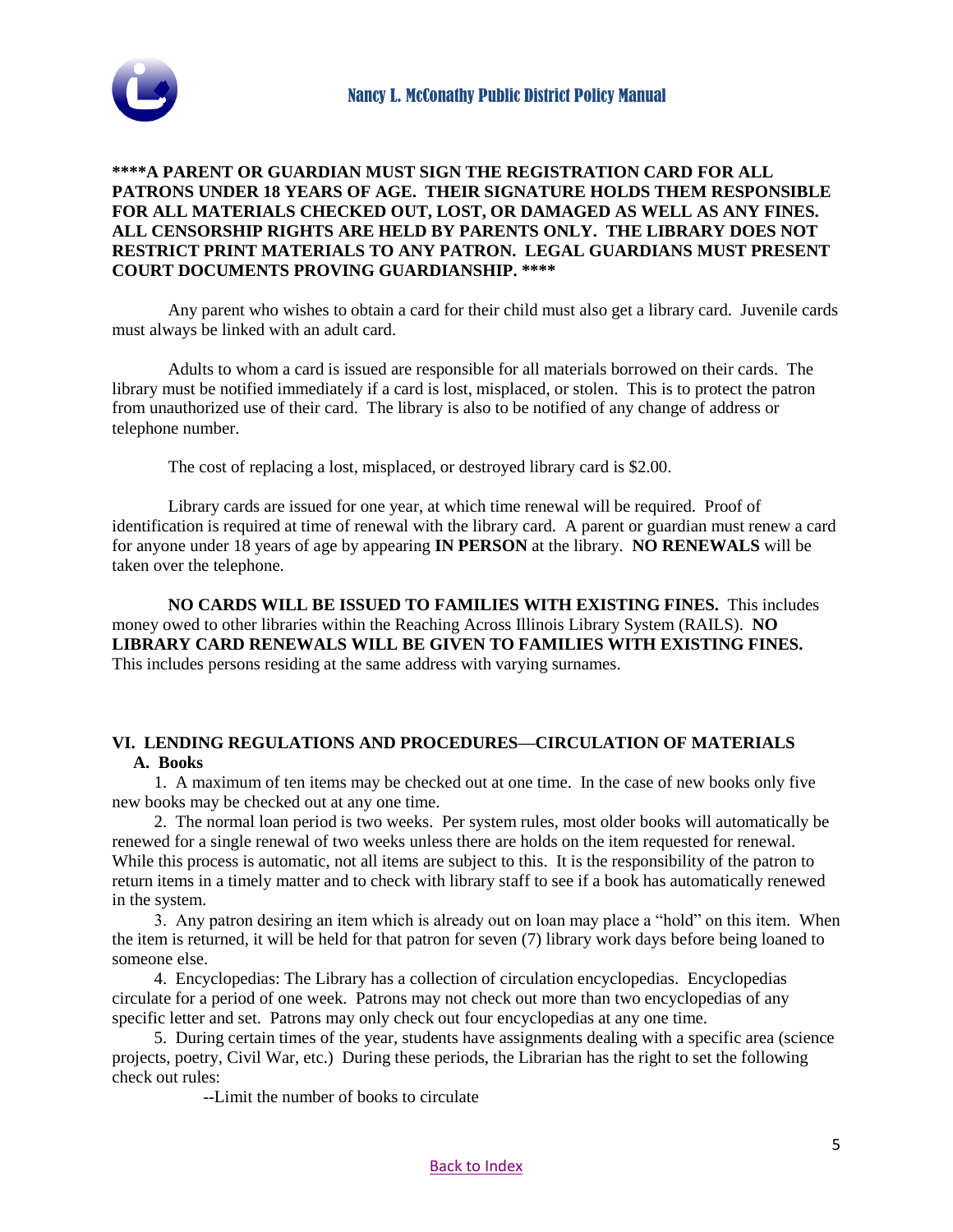

# Nancy L. McConathy Public District Policy Manual

--Change the number of days that materials can circulate, and/or

--Not permit the materials to circulate.

6. Reference materials are for in-library use only. No Reference materials are available for circulation.

7. The overdue fine for new items and all encyclopedias is \$.25 per day. The overdue fine for all other adult books is \$.10 per day. The overdue fine for all children's books is \$.05 per day.

## **B. PERIODICALS**

1. In order to provide reasonable access to periodical literature within the context of limited hours of operation and limited space, back issues of magazines may circulate. Back issues may be borrowed for a period of one week.

2. The overdue fine for periodicals is \$.25 per day.

## <span id="page-5-0"></span>**IV. LENDING REGULATIONS AND PROCEDURES-- CIRCULATION OF MATERIALS-- AUDIO-VISUAL**

## **A. COMPACT DISCS**

1. A maximum of five compact discs may be checked out at one time. The normal loan period is one week.

- 2. Compact discs may not be returned in the book drop.
- 3. The fine for overdue compact discs is \$.25 per day.

## **B. VIDEO TAPES AND DVD'S**

- 1. Video tapes and DVD's are available to patrons who are 18 years of age and older with a valid library card within the Reaching Across Illinois Library system. New Video Tapes and DVD's are restricted to McConathy Public Library District residents **ONLY**. Up to three videos may be borrowed at one time.
- 2. All single titles circulate for seven days at no charge. Series titles go out for two (2) weeks. A \$2.00 fine per day per video is charged for overdue video tapes and DVD's. Videos will be considered late if they are not returned to staff inside the library by the closing time (Monday-Thursday 6:50 p.m. and Friday-Saturday 3:50) on the date due. There are **NO EXCEPTIONS** to the rules.
- 3. Video Tapes and DVD's may not be placed in the book drop.

## **C. COMPUTER USE POLICY (Rev. Sept. 2019)**

To use the computers patrons must present a valid Public Library Card or a valid Driver's License or State ID. Different fees will be charged based on the type of identification presented. The library card will be held at the front desk until the patron is finished using the computer. The Library does not offer free Wi-Fi services as this time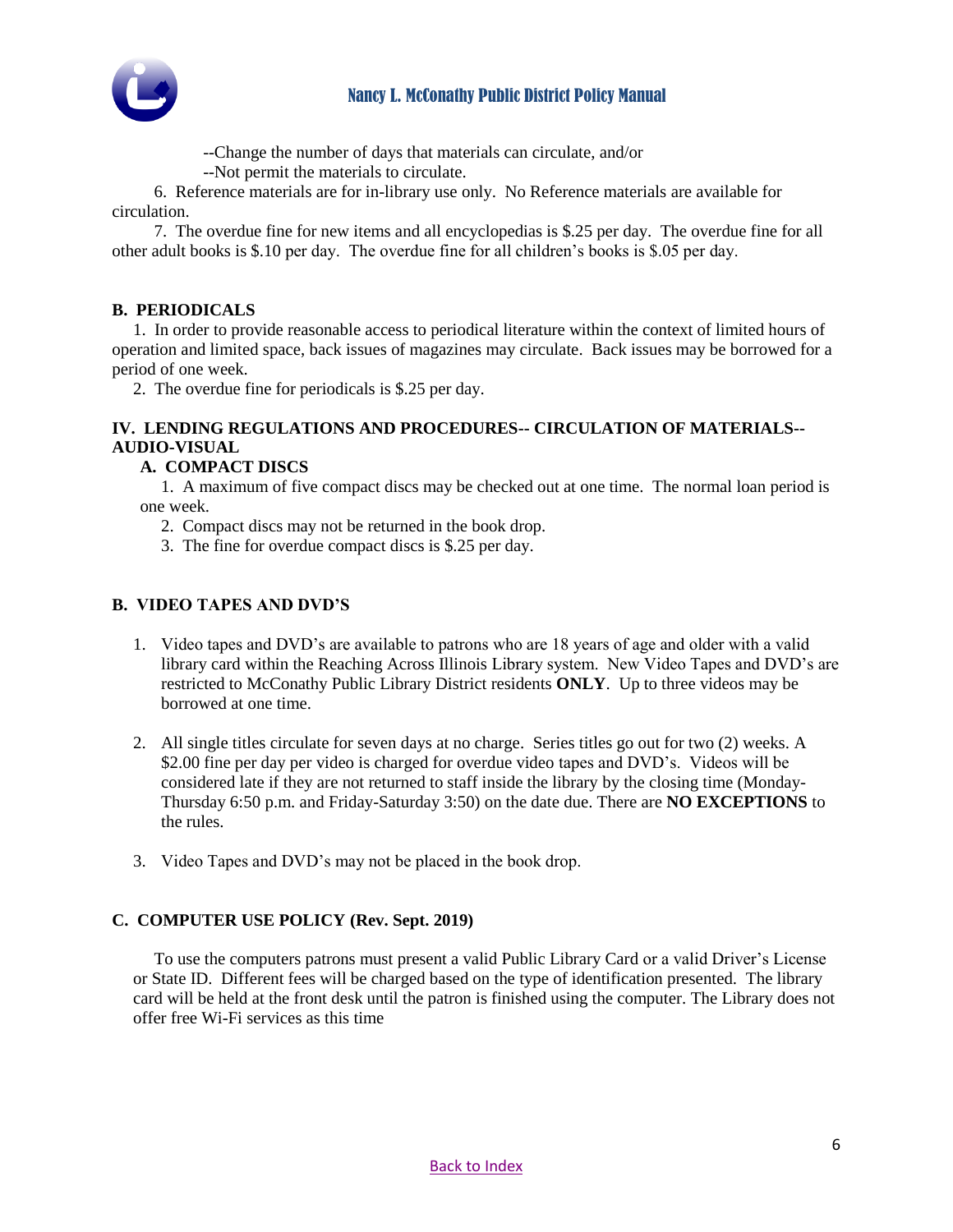

The library will provide Microsoft Office Professional. The library does not provide instruction in the use of the computer or the windows programs. The patron using the computer is to have knowledge of its use.

The fee for computer use is \$1.00 per hour or any portion of an hour with a valid Library card. Use of the computer with a Driver's License or State ID is \$2.00 per hour or any portion of the hour. If a patron should go over the hour, whether with an ID or library card the patron will be charged a dollar per hour they go over. This is a minimum fee and **THERE ARE NO EXCEPTIONS TO THE RULE.** Nancy L. McConathy Public Library does not offer guest passes for computer usage.

Printouts are \$.10 per page. All items printed must be paid for, regardless if the patron has decided they don't need them anymore or not. Patrons may bring their own paper to use with the library printer or copier however the same fee of \$.10 a page is still applied.

The patron must provide his/her own flash drives for saving materials. We do not provide them.

If there are any problems with the computers or software, it must be reported immediately

The copyright law forbids duplication of copyrighted software.

Only library owned software may be used on the computers.

Use of computers will be limited to one person at a time, except in the case of parent and child. Loud talking, eating, drinking, and other inappropriate behavior will result in computer room privileges being canceled.

#### **NO REFUNDS WILL BE GIVEN.**

<span id="page-6-0"></span>The computers get shut down Monday-Thursday 6:30pm and Friday-Saturday 3:30pm.

#### **1. Computer Policy for Children**

Any child 14-17 has the right to use in-house computers, with consent from their parent/legal guardian in the form of a signed consent form provided by the library. A mandatory consent form must be read and filled out by the minor's parent/legal guardian prior to the computer being used. Consent forms will be kept on file at the library attached to the user's registration card. All persons using in-house computers are subject to all computer usage rules.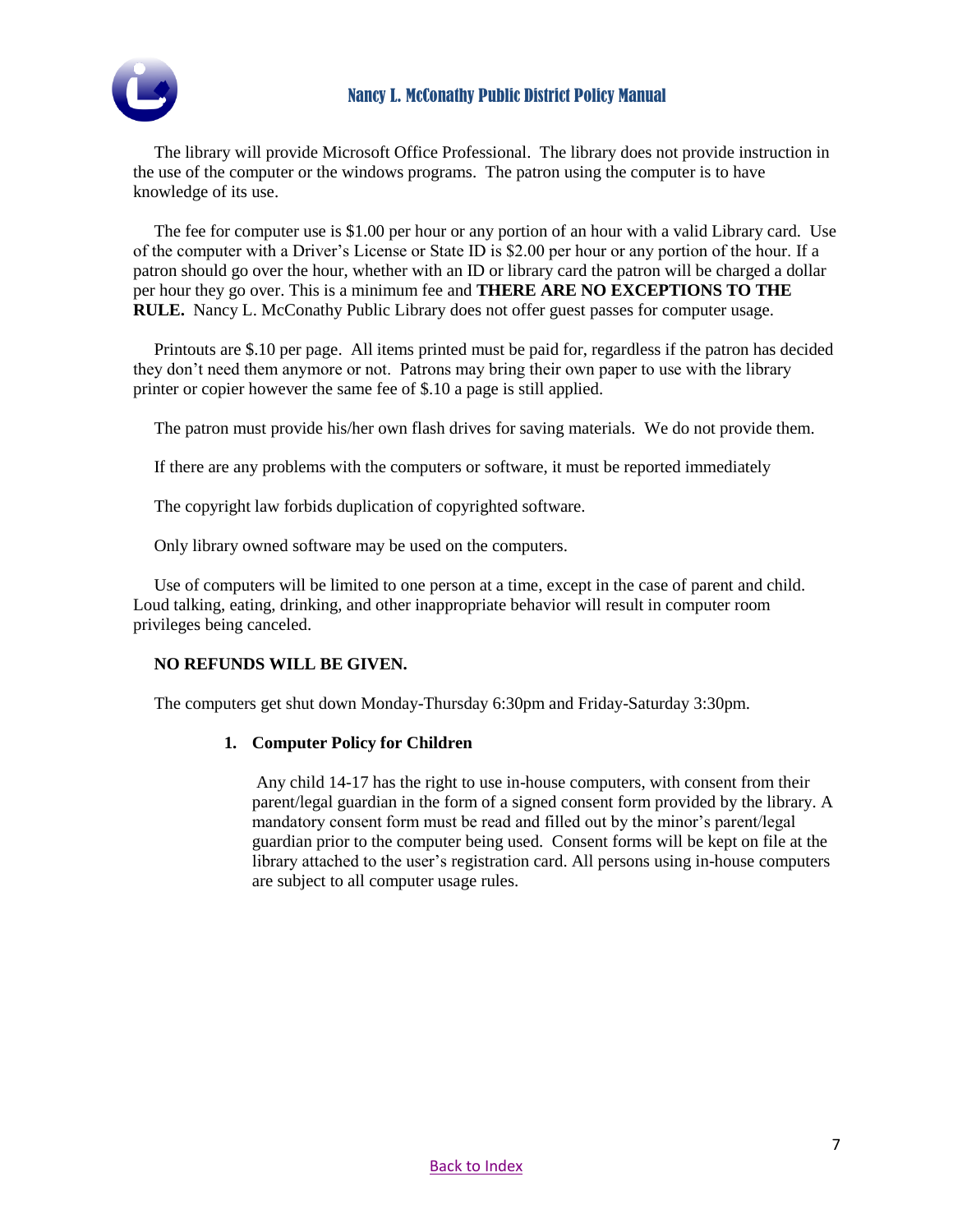

| Child's Name:     |                                                                                                                                           |
|-------------------|-------------------------------------------------------------------------------------------------------------------------------------------|
| Parent's Name:    |                                                                                                                                           |
|                   | I authorize my child to use the computers at McConathy Public Library                                                                     |
|                   | for educational or recreational use. I acknowledge that my child will                                                                     |
|                   | follow all rules related to the use of computer including appropriate<br>content, payment for use of the computer and any other policies. |
| Parent Signature: |                                                                                                                                           |
| Date:             | Employee Initials:                                                                                                                        |
|                   |                                                                                                                                           |
|                   |                                                                                                                                           |
|                   |                                                                                                                                           |
|                   |                                                                                                                                           |

#### **2. Inappropriate Computer usage**

The library does not allow the use of in-house computers for pornographic or sexual conduct. Any patron or individual that is found to be viewing content deemed inappropriate by a staff member or by another individual that has informed a staff member, will be given a verbal warning and asked to stop computer activity. If the offender has a library card a note will be attached to their record with the incident details and initialed by the staff member. If the offender has been previously warned and offends again the next action will be a ban from using computers, length varying by the severity of the situation. Lewd or inappropriate content/actions are described as; nudity of any kind in the form of pictures/videos, sexually explicit or vulgar music, inappropriate touching of oneself or another. These rules apply to visitors, patrons, residents, board members and the library staff.

#### <span id="page-7-0"></span>**VII. LOST OR DAMAGED MATERIALS**

If an item is reported lost, the patron will be charged the current retail price of the item, plus current processing cost, plus the overdue fine which incurred between the time the item was due and the time it was reported lost.

If an item is damaged, the patron will be charged an amount to be determined by the Librarian, up to the current replacement cost of the item.

A patron will be charged a minimum of \$5.00 plus the overdue fine for each lost periodical. If the replacement cost of the items exceed \$5.00 this amount plus the fine will be charged.

Patrons who have paid for a lost item have 30 days to return the item to receive a refund of the cost of the item **ONLY**. To receive the refund, the patron must return the lost item and their copy of the receipt showing payment for the item.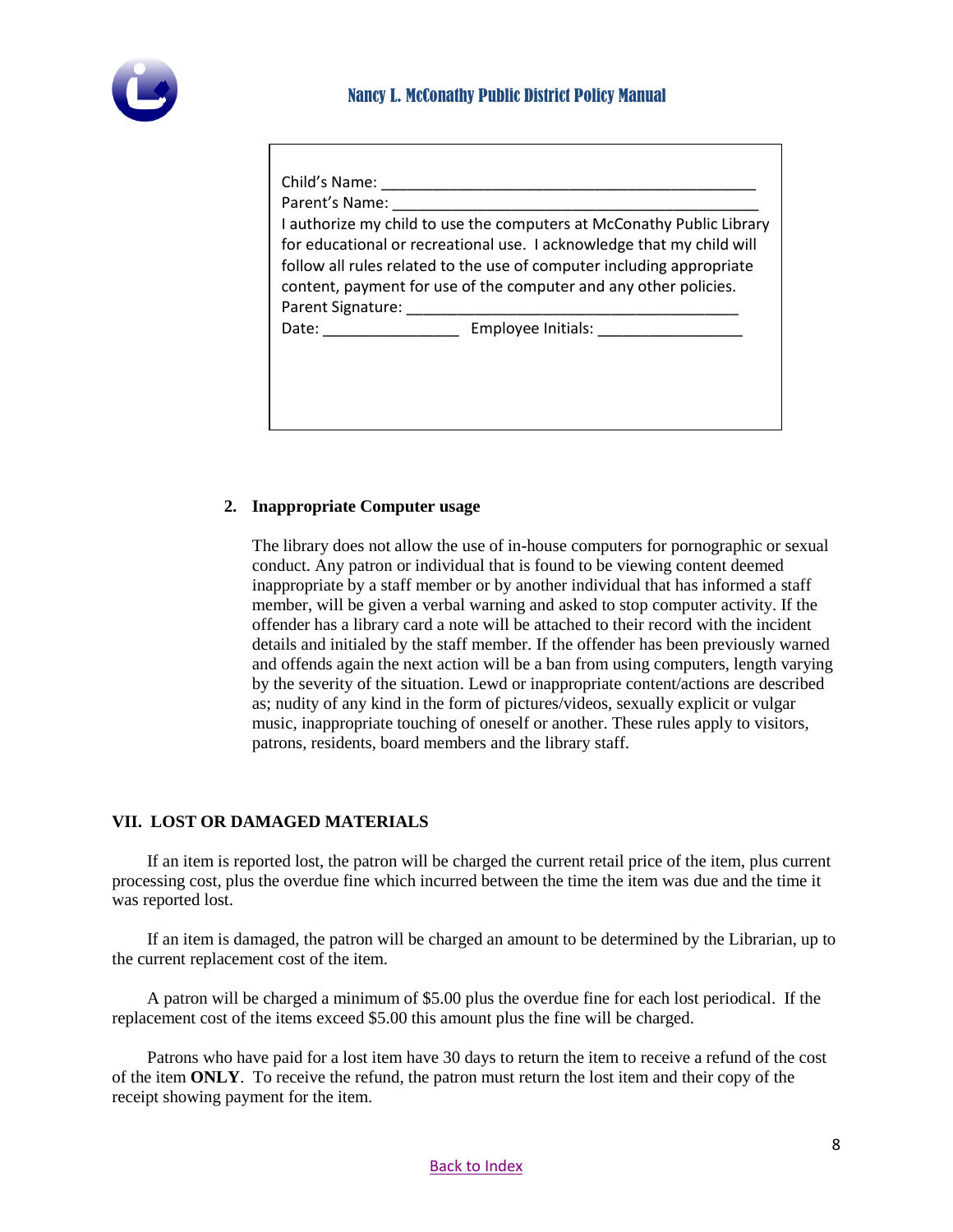

Cost to replace a damaged zebra label is \$2.00. Cost to replace date due cards is \$.10. Cost to replace pockets is \$1.00.

## <span id="page-8-0"></span>**VIII. OVERDUE MATERIAL POLICY**

A fine of \$.05 per day, including Sunday, will be charged for each overdue piece of children's library material regularly circulated. Overdue fines accumulate at the rate of \$.10 per day for older adult books. Overdue fines accumulate at the rate of \$.25 per day for periodicals, 7-day books, recordings, and **NEW BOOKS.**

#### **EXCEPTIONS:**

- 1. Video tapes and DVD's—Videos are fined at the rate of \$2.00 per day, including Sunday. RAILS Interlibrary Loan Material is fined at the rate of \$.25 per item per day.
- 2. Materials checked out of other libraries and returned to the McConathy Public Library are fined at the rate at the owning library's fine schedule.

Fines may mount up to, but not exceed, current replacement costs to the library for the item.

Parents and/or guardians are responsible for the fines accumulated by their children/wards while they are under 18 years of age. After 18, those fines incurred prior to their 18th birthday are **STILL** and **WILL REMAIN** the parent/guardian's responsibility.

|                    | \$0.25 PER |
|--------------------|------------|
| <b>7 DAY BOOKS</b> | <b>DAY</b> |
|                    | \$0.25 PER |
| <b>MAGAZINES</b>   | DAY        |
|                    | \$0.25 PER |
| <b>NEW BOOKS</b>   | DAY        |
|                    | \$0.25 PER |
| CD'S               | DAY        |
|                    | \$0.25 PER |
| AUDIO BOOKS        | DAY        |
|                    | \$0.10 PER |
| <b>OLD BOOKS</b>   | DAY        |
| <b>CHILDREN'S</b>  | \$0.05 PER |
| <b>BOOKS</b>       | DAY        |
|                    | \$2.00 PER |
| <b>VIDEOS</b>      | DAY        |
|                    | \$2.00 PER |
| <b>DVDS</b>        | DAY        |

### **LATE FINES FOR ITEMS ARE: THE ACTUAL FEES TO BE CHARGED ARE AS FOLLOWED:**

| DAY        | <b>COLLECTION NOTICE</b> | \$10.00         |
|------------|--------------------------|-----------------|
| \$0.25 PER |                          |                 |
| DAY        | PROCESSING FEE           | \$ OF BOOK      |
| \$0.25 PER |                          |                 |
| DAY        |                          | \$10.00 PER CD  |
| \$0.25 PER |                          | \$10.00 PER     |
| DAY        |                          | <b>DVD</b>      |
| \$0.25 PER |                          |                 |
| DAY        |                          | \$10.00 PER VHS |
| \$0.10 PER |                          | \$10.00 PER     |
| DAY        |                          | <b>DVD</b>      |
| \$0.05 PER |                          |                 |
| DAY        |                          | \$10.00 PER VHS |
| \$2.00 PER |                          |                 |
| DAY        |                          | \$10.00 PER VHS |
| \$2.00 PER |                          |                 |
|            |                          |                 |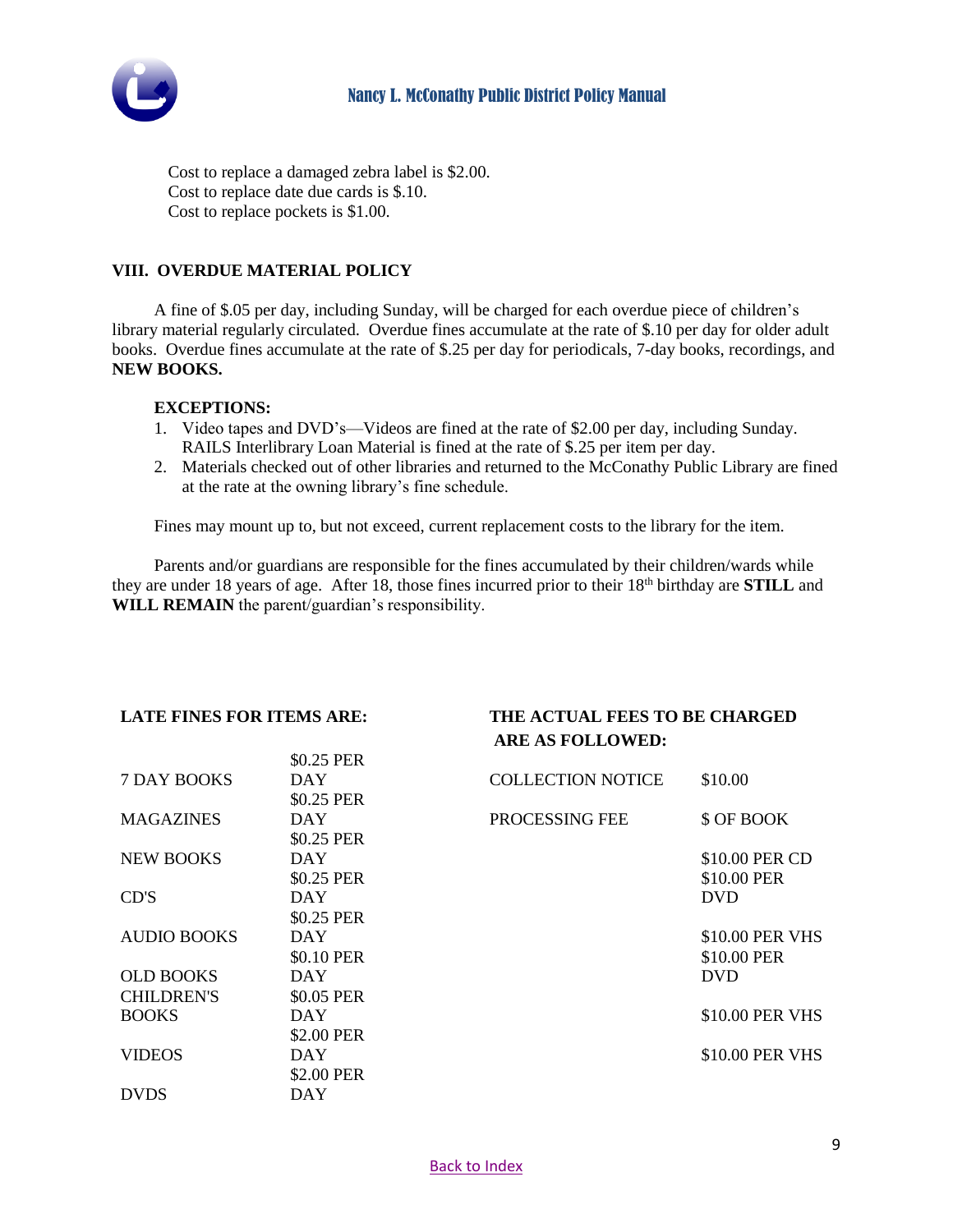

# Nancy L. McConathy Public District Policy Manual

|                                  | \$0.25 PER | Besides the overdue fine, patrons will be                                                                     |  |
|----------------------------------|------------|---------------------------------------------------------------------------------------------------------------|--|
| <b>ITEMS</b>                     | DAY        | held responsible for all postage and fine                                                                     |  |
| <b>MISSING</b><br><b>BARCODE</b> |            | processing fees, including but not limited to<br>credit bureau fee, and the cost of the collection<br>notice. |  |
|                                  | \$2.00     | MISSING DVD/CD CASE \$15.00                                                                                   |  |

Use of the Library card will be suspended after fines reach a total of \$2.00 for an individual and \$5.00 in combined family fines. All fines must be paid before privilege will be reinstated or to renew/replace a library card.

#### <span id="page-9-1"></span>**IX. CONDUCT**

Any behavior by a patron, which in the opinion of the Librarian or the Librarian in Charge, endangers the library's facilities or infringes upon the rights of other patrons in the use of the library's facilities, is cause for immediate dismissal from the library and/or suspension of all library privileges for a period of time designated by the Head Librarian.

Smoking, eating or drinking by patrons is not permitted in the library. Exemptions to this are only in the meeting room for previously scheduled activities.

Shoes and shirts must be worn in the library.

Theft, abuse, or destruction of library property is prohibited and is subject to legal action in accordance with Ordinance No. 74-2.

Behavior that is dangerous to the safety of others, such as fighting, will be reported to the police and charges will be filed.

Continual rule violations will be reported to the Library Board for permanent action in accordance with Illinois Library Law. The Board of Trustees may vote to exclude any library district patron who endangers others through their actions.

Nancy L. McConathy Library staff reserves the right to ask any patron to leave who exhibits the following behaviors; engaging in activities not library related while inside the library, being disruptive or disturbing other patrons, unreasonably interfering with other patron's use of the library by exhibiting offensive bodily hygiene or attire.

A library card and the use of the library is a privilege not a right.

#### <span id="page-9-0"></span>**A. CHILDREN**

All children must be picked up by closing time.

The library is not a child care center and cannot be used for that purpose.

Children age 14 and under must be accompanied at all times in the library by someone who is 16 or older. If it is determined that a child had been left unattended, and a responsible party cannot be reached, the police will be called. Expectations will be made for library sanctioned after school or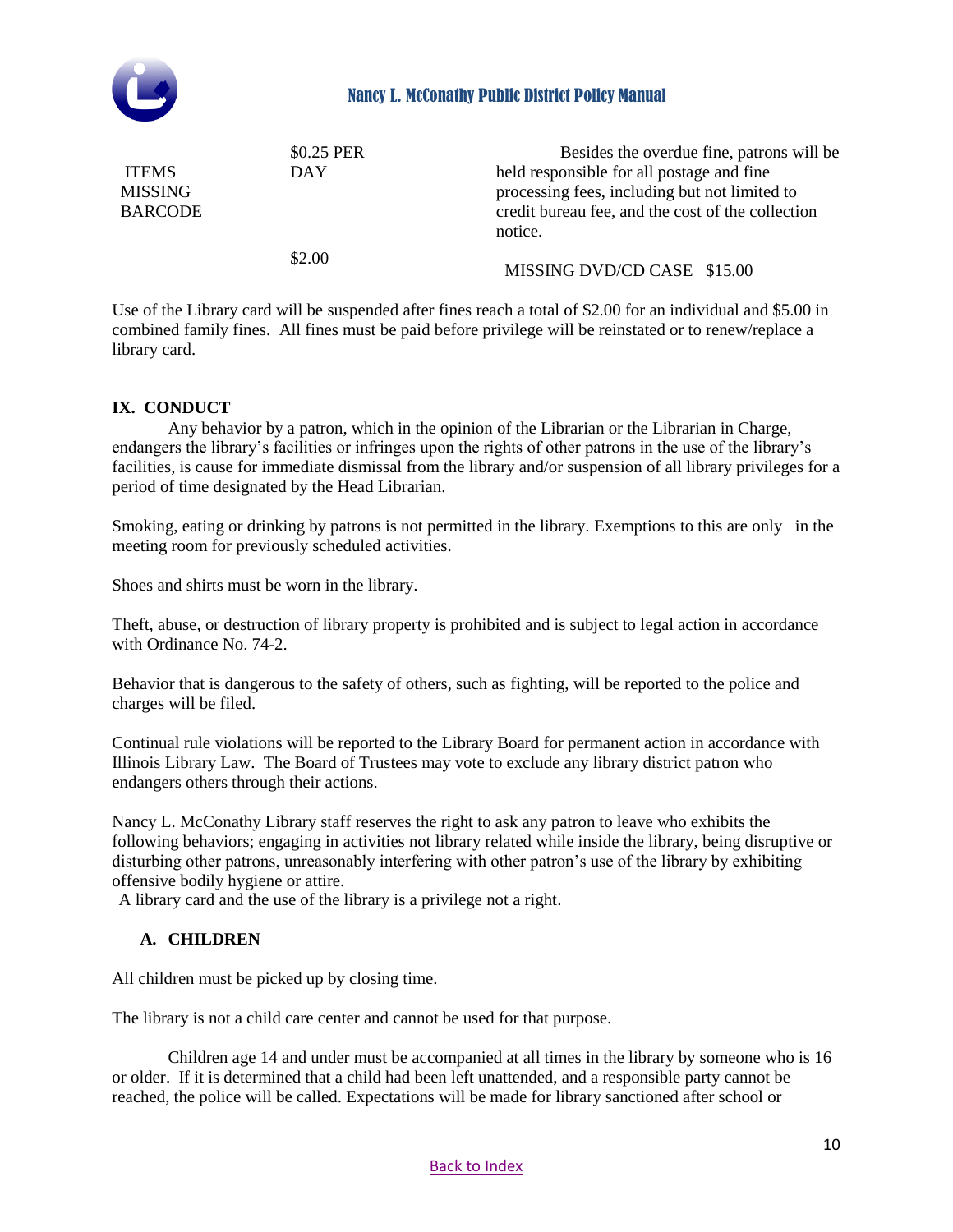

# Nancy L. McConathy Public District Policy Manual

seasonal programs as well as holiday events. If children are not picked up within fifteen (15) minutes after the end of such programing the parent will be contacted. Should a parent not be able to be contacted and or the child remains in the library after forty (40) minutes since the program end time, the Sauk Village Police Department will be notified and the child will be the responsibility and in the custody of the SVPD.

It is not the library's policy to decide what ideas your child should be exposed to; therefore, we hope you will continue to participate in the learning process by helping your child select materials and by sharing them at home.

We provide alternatives in material selections; however, you as parent or guardian make the choices.

## <span id="page-10-0"></span>**X. FINANCIAL POLICY**

It is the attempt of the Library Director of the Nancy L. McConathy Public Library to maintain fiscal transparency and responsibility. In order to do this, it is imperative that there is a policy in place to allow the Library staff the ability to make immediate payments of items should a need be presented. In order to maintain the everyday fiscal workings of the McConathy Public Library, the Board agree to the following:

## \$1.00- \$999.99:

The Library Director shall be given the authority to immediately pay any payment request under \$1,000.00. Examples of this would include but are not limited to:

- Payment of all bills and invoices
- Immediate needs or supplies for the Library

## \$1,000.00- 3,000.00:

The Library Director shall be given the authority to immediately pay any payment request under \$8,000.00 with the written approval of any four (4) Board members by either in person signature on the request or via email.

- Payment of all bills and invoices
- Immediate needs or supplies for the Library

## \$3,000.01 and above:

The Library Director shall inform the entire Board, via email, of the need to convene a special meeting in order to review and approve this request. Board members shall respond, via email, of their availability.

## Emergency need:

Where a situation arises that may threaten or endanger the health, safety or welfare of the Library patrons and or employees, the Library director shall be given the authority to immediately pay any payment request regardless of amount, with the written approval of Library Board Treasurer. Once payment has been authorized and sent, the Library Director will be responsible for informing the board of the payment amount, payment date, reason the item. This information will be provided, in writing, to the Board of Trustees during the next Regular Board Meeting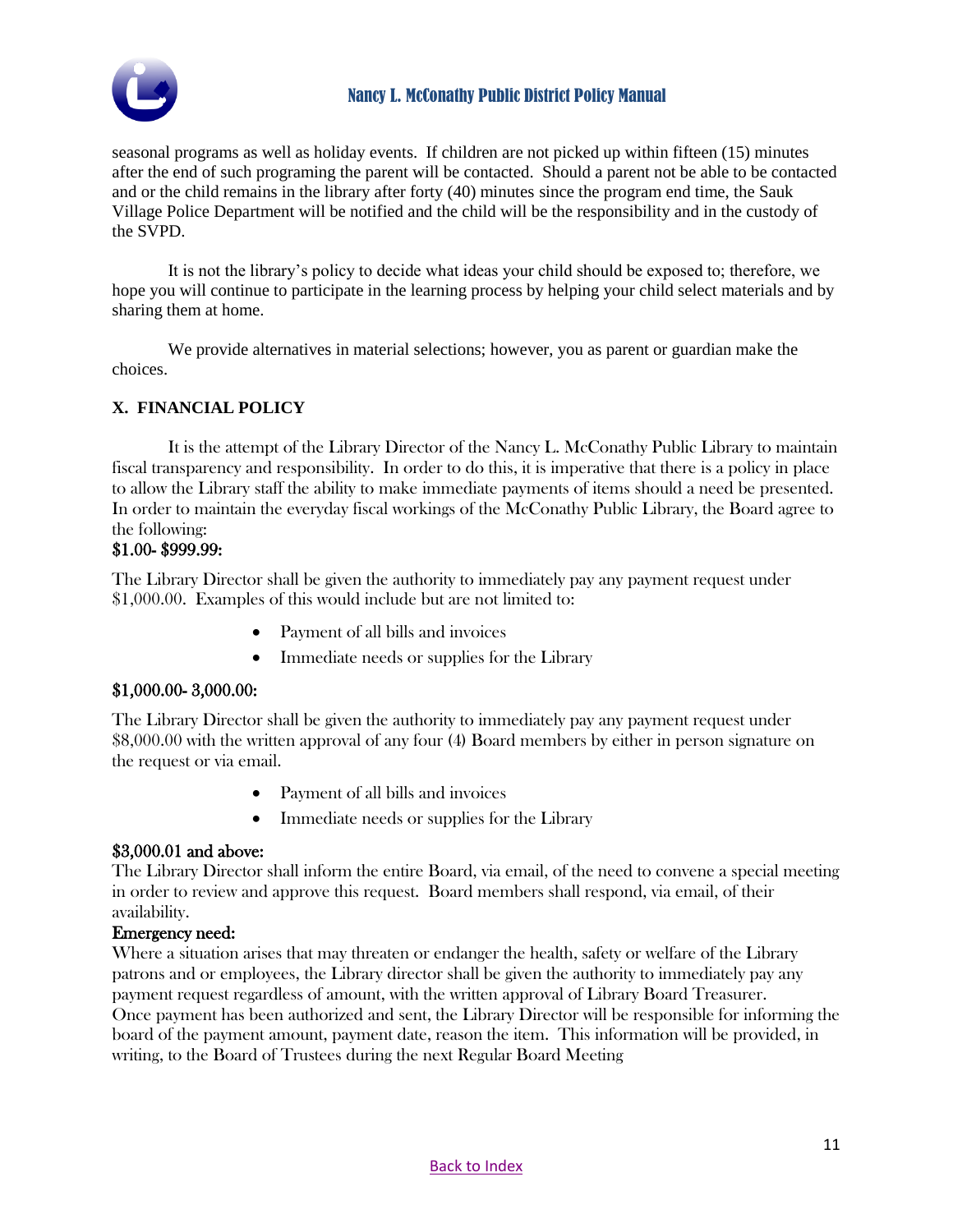

# <span id="page-11-2"></span>**X. TUTORING POLICY**

Due to space restrictions and safety issues McConathy Library reserves the right to restrict tutoring within our facilities.

# <span id="page-11-0"></span>**XI. DISPLAYS AND EXHIBITS**

The library welcomes temporary, non-commercial displays and exhibits of general interest to the community. However, the library will not advertise commercial endeavors for a charitable organization, or specifically related to the goals of the library.

Due to the limited space, no permanent or semi-permanent displays or exhibits will be considered.

Temporary displays or exhibits (up to one month) may be used at the discretion of the Head Librarian subject to the ultimate approval of the Board of Trustees.

All materials in the library will be given reasonable care and protection within the limits of the general operation of the library. Unless otherwise determined by the library board, the library and the Board of Trustees do not assume responsibility for damage or loss suffered on its premises, nor for the cost of insurance coverage. Such losses, damages, etc., are understood to be the responsibility of the organization or individual providing the display or exhibit. A signed statement of insurance coverage should be provided if the display is insured. Unless otherwise determined by the Library Board, a statement releasing the library from responsibility must be completed on the Display and Exhibit form.

## <span id="page-11-1"></span>**XII. Lost and Found (Adopted Sep. 2019)**

The Lost and Found Policy and procedures are intended to ensure that items that are reported lost or found at the Nancy L. McConathy Pubic Library are properly accounted for and, in the case of found items, returned to their rightful owner or disposed of by the Library. "Lost Property" means any unattended, abandoned, misplaced, or forgotten items including but not limited to equipment, cash, jewelry, phones, books, keys, documents, or personal identification papers (driver's license, credit cards, etc.) which are found within the boundaries of the library, pending identification of the rightful owner or appropriate disposal thereof. The library assumes no responsibility whatsoever for the care and /or protection of any personal belonging left unattended on the property and for loss, under any circumstances, including theft, vandalism, or malicious mischief of such belongings. All found items should be turned in to Library staff for identification of the rightful owner if possible. Should the item have the owner's name, staff will search library records to find the rightful owner. All unclaimed items will be held for a minimum of 14 days but no longer that 30 days, unless other arrangements have been made by the owner and the Library Director. After such time, the items will be disposed of at the discretion of the Library. Hazardous and perishable items may be discarded immediately. All other items will be either be discarded, donated to Good Will or placed for sale at the Friends of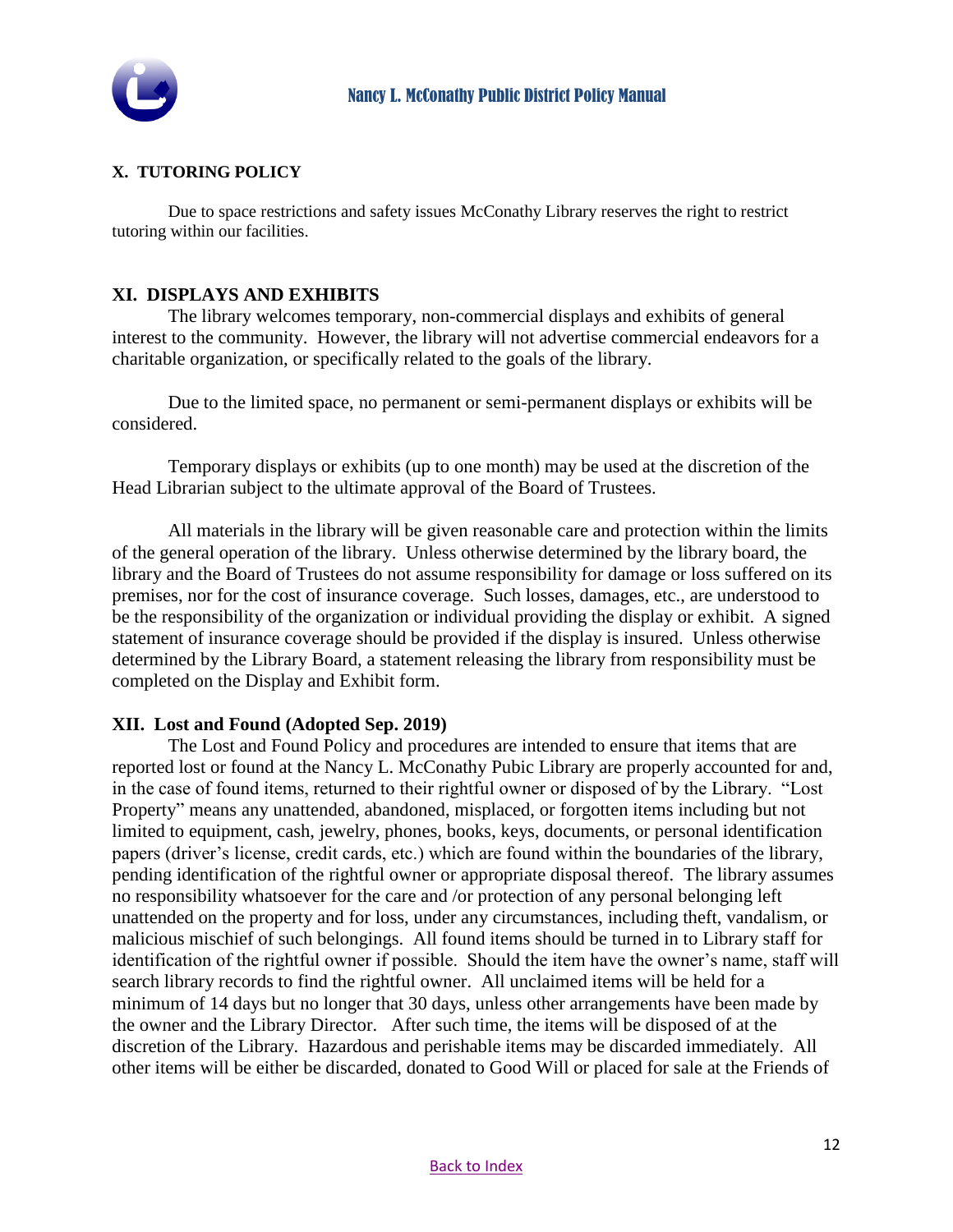

the Library table within the library. Items that include personal identification such as licenses, checkbooks, prescriptions etc. will be shredded/destroyed to ensure the safety of the owner

# <span id="page-12-1"></span>**XII. Freedom of information requests**

The library has a Freedom of Information form available for all requests. The patron is required to fill out the form and turn it in to the Circulation Desk.

(See appendix for a copy of the form).

# <span id="page-12-2"></span>**XII. Patron Complaints**

Any situation not covered by the preceding paragraphs will be left to the discretion of the Head Librarian or his/her designates, but will be subject to appeal to the Library Board of Trustees.

# <span id="page-12-0"></span>**XII. Active Shooter Policy**

Our number one goal is to provide the requested services to the community while maintaining a safe environment. In order to do this, the staff must be aware of the needed steps to follow to ensure the safety of all staff members and patrons.

Should an identified shooter enter the library, the staff shall do as follows:

Once they are able, one staff member must immediately lock the front and garden doors. Other staff members must usher all patrons to the kitchen or meeting room for safety. The Supervisor in charge must call the Sauk Village Police Department to explain the situation. Once the police are called, the Library Director shall be next to be notified. All persons must remain in the locked area until the police have secured the library. Once it is safe to do so, all patrons shall be asked to leave the library and closing procedures shall begin, including placing a sign on the door stating we are closed for the rest of the day. Due to a pending fear of retaliation, it is the Board's determination that the Library shall be closed for the remainder of the day.

Should an identified shooting incident occur near the library all staff shall do as follows:

When notice has been received or when shots have been heard, one staff member must immediately lock the front and garden doors. Other staff members must usher all patrons to the kitchen or meeting room for safety. The Supervisor in charge must call Sauk Village Police Department to receive official word of the shooting event. Once the police are called, the Library Director shall be next to be notified. All persons must remain in the locked area until the police have left the area. Once it is safe to do so, all patrons shall be asked to leave the library and closing procedures shall begin, including placing a sign on the door stating we are closed for the rest of the day. Due to a pending fear of retaliation, it is the Board's determination that the Library shall be closed for the remainder of the day.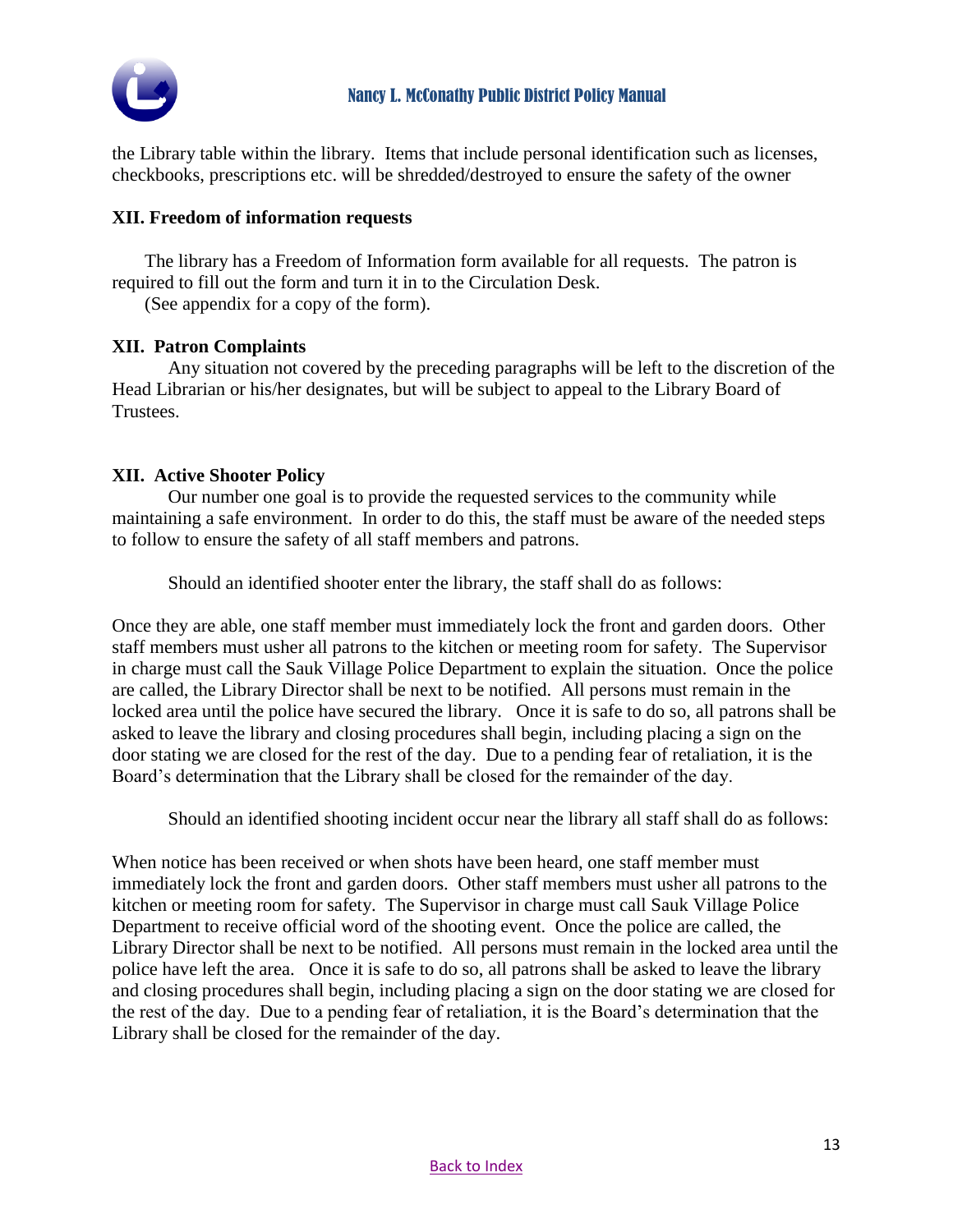

# <span id="page-13-0"></span>**XII. Electronic Sign Policy (Adopted Oct. 2019)**

The purpose of the electronic sign at the Nancy L. McConathy Public Library is to keep the community aware of upcoming events that are happening at the library. It is the intent of the Library to only advertise Library sponsored events. No other entities or community groups will be permitted to post anything on the sign.

## <span id="page-13-1"></span>**XII Photographing and Recording on Library Premises**

The McConathy Public Library District is a public facility and a person's presence may be recorded or become publicly known.

- 1. Photographing, filming, and audio recording of Library programs is permitted provided that permission has been granted in advance by the presenter or the owner of any copyrighted material.
- 2. Permission is not required for taking photographs or videos in public areas of the library building for personal, noncommercial use if no tripods, lights, or other specialized equipment is used. However, there may be library locations and/or exhibition areas where the taking of photographs or videos is restricted or prohibited (i.e., restrooms, rooms reserved for nursing, child care areas, museum artifacts, and archival materials). Taking photographs or videos of, or in, areas reserved for staff use only is also prohibited. Persons taking photographs and videos shall not (i) compromise a patron or staff member's right to privacy, (ii) harass, intimidate, or threaten a patron or staff member, or (iii) block library aisles, walkways, doors, or exits.
- 3. Taking photographs and videos outside of the library building and/or of the library grounds does not require permission. However, the activity may not impede the ingress or egress of patrons or staff to or from the library building.
- 4. The library may permit use of its facilities for the taking of commercial photographs or videos if the project does not interfere with the mission of the library and is in accordance with the rest of this policy. The library will charge a fee to offset costs incurred by the library to provide access to the facility and prior permission must be sought at least one week in advance.
- 5. Persons involved in taking photographs or videos are solely liable for any injuries to persons or property that result from their activities on library property. They also have sole responsibility for obtaining all necessary releases and permissions required by law from persons who can be identified in any photograph or video or for copyrighted materials. The library undertakes no responsibility for obtaining these releases or permissions.
- 6. The library may take photos, videos, and audio recordings at the library and during library events to use in its publicity materials and on its website and social media sites. The library reserves the right to document its services and the public's use of the library building and grounds. These photographs, videos, and audio recordings may be copied, displayed, televised, and published (including on any library web site or social media site).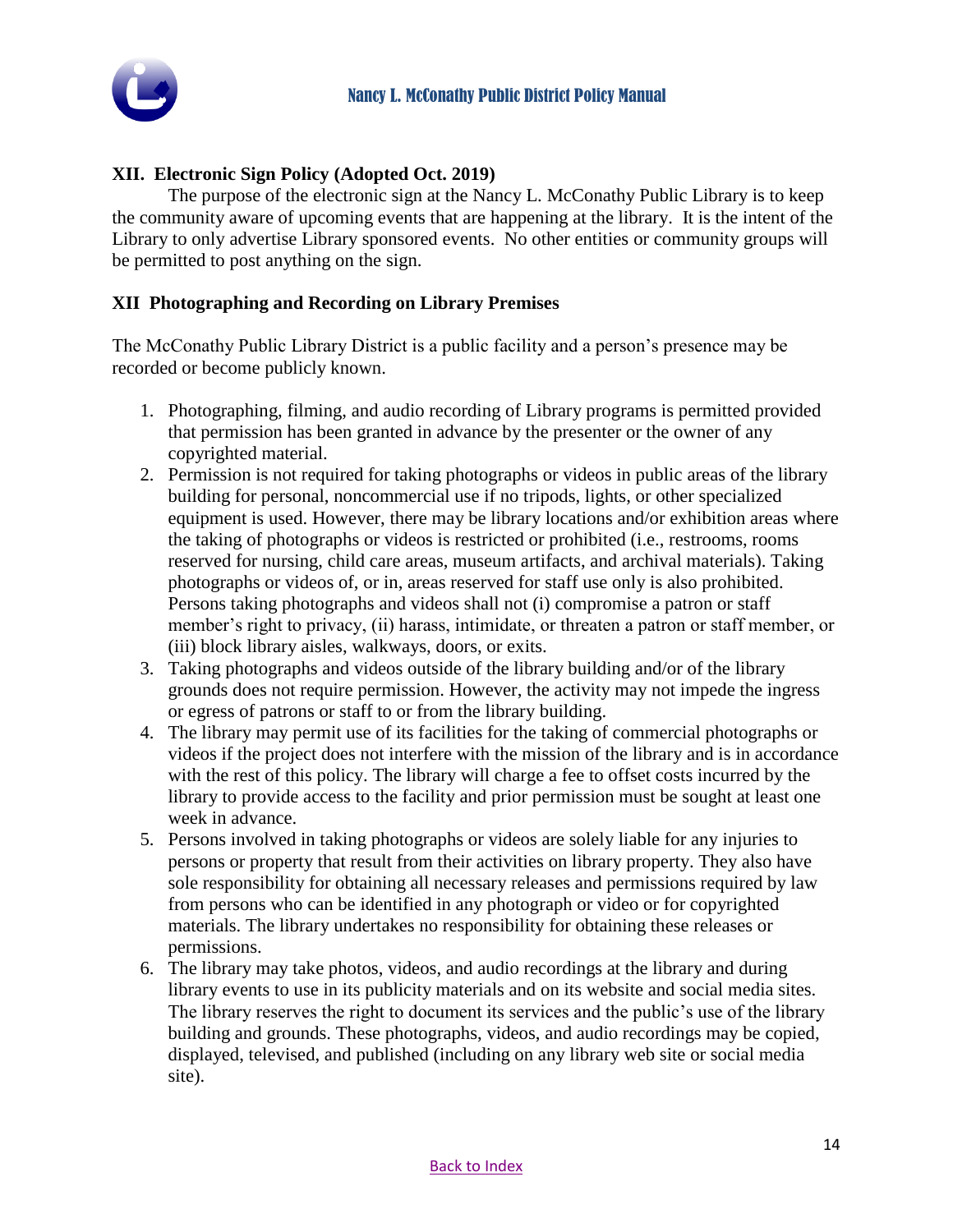

7. A sign will be posted at all major events indicating photos will be taken. Any individual that does not wish the library to use a photograph or video of them or their child should inform a library staff member prior to or while such photographs or videos are being taken. Those children will be given a wrist band indicating pictures can not be taken.

NOTICE: The McConathy Public Library District facility is under 24-hour video surveillance.

# <span id="page-14-0"></span>**XIV Meeting Room Policy (Adopted Mar. 2020)**

The McConathy Public Library strives to be of service to the community and residents around us. To help us better meet this goal, we have instituted the following policy regarding our meeting room. The Library Board of Trustees authorizes the Library Director or the Assistant Director to make the decision to accept or deny all applications submitted. All applications submitted must comply with all regulations in order to be accepted. Acceptance of the application does not imply endorsement, support, co-sponsorship or agreement with applicant or the views presented during the meeting.

Reservation preference of meeting room with be given to Library sponsored events. These will include events/meetings held by library partners.

Regulations:

The following events/meetings will not be permitted:

- For-profit, promotion, fundraising or recruitment events unless Library program related.
- Private social events such as birthday parties, baby/wedding showers, graduations family reunions etc.
- Gambling
- Religious worship
- Political meetings or rallies

The following must be adhered too

- Application for the use of the Library facilities does not guarantee approval.
- All applications must be accompanied by a deposit of \$25.00. This deposit will be returned to the applicant upon review of the facility to ensure there is no damage or garbage left in the room.
- Applications will be approved on a first-come, first-served basis. Confirmation or denial of applications for reservations will be made in writing.
- Once an application has been accepted, Library staff will notify the requesting party.
- Cancellations must be in writing, and the Library should be notified as soon as possible. If cancellation is received more than 48 hours before the time of the room reservation the Library will provide a full refund of any fees. Cancellations less than 48 hours prior to the time of the room reservation will not receive a refund of any fees.
- Groups cancelling a reservation with no fee are asked to do so as soon as possible and at least 48 hours in advance so others may use the room. Frequent cancellations may result in the suspension of meeting room privileges.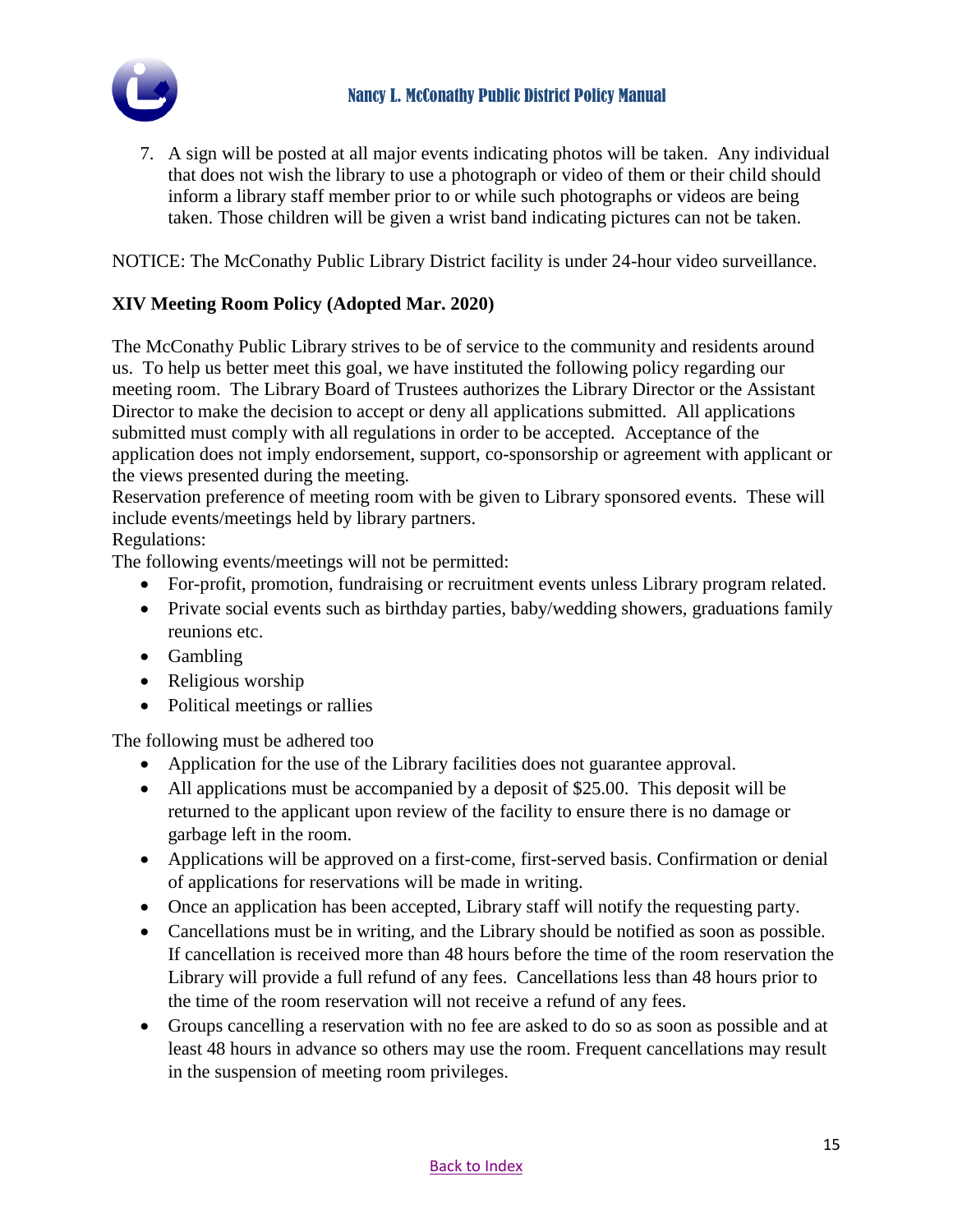

- Room reservations cannot be transferred. Doing so may result in the suspension of meeting room privileges.
- Meeting space users will be held responsible for any damage to the Library's building, grounds, or equipment due to negligence or misconduct.
- No physical changes are allowed in the Library meeting rooms except for rearrangement of furniture. The use of decorations, additional furniture and equipment (other than audio visual aids) requires prior approval.
- Flames and open heating elements are prohibited. Crock pots, coffee pots, and similar items with enclosed heating elements can be used with prior approval and must be noted on the initial meeting room reservation.
- Library staff are available provide A/V setup but are not available to assist with arranging tables or chairs or to assist with meetings or programs, to operate equipment, or to help arrange exhibits.
- Groups are provided 30 minutes prior to and 30 minutes after their reservation for set-up and take-down purposes.
- Groups will be considered 2 or more people meeting to discuss a subject.
- On the date of the event, the room must be checked out on a valid Library card.
- When the room is used for studying purposes a deposit fee will not be charged.
- Any individual or group will be asked to leave if the noise levels become disruptive.
- Any individual or group that reserves a meeting space assumes full legal and financial responsibility for all related event activities in the Library.

# <span id="page-15-0"></span>**XV Alcohol Policy (Adopted June 2020)**

The Nancy L. McConathy Public Library seeks to make our Library cultural hubs of the community by providing timely programming and opportunities for lifelong learning. As such, and in compliance with the Illinois Liquor Control Act of 1934 (235 ILCS 5/1 *et seq.*), the Board of Library Trustees recognizes that, from time to time, it may be reasonable and beneficial to allow alcoholic beverages to be sold or served in the library or on our property during fundraising events or during programs of a cultural or educational nature with advance approval by the Executive Director. This policy governs when and under what circumstances alcoholic liquors may be delivered to and sold at retail in Library buildings and on Library property.

# **1. When alcoholic beverages are served**

Serving of alcoholic beverages will be permitted only at library sponsored events only. Serving of alcoholic beverages will not be permitted at any event unless first approved in writing by the Library Director. Outside groups or individuals conducting a meeting or event at the library are not allowed to serve alcoholic beverages unless the event conforms to the requirements of this policy.

# **2. Where alcoholic beverages are served**

Alcoholic beverages may be served at pre-approved events held within an enclosed or controlled space on library grounds provided there are means by which to: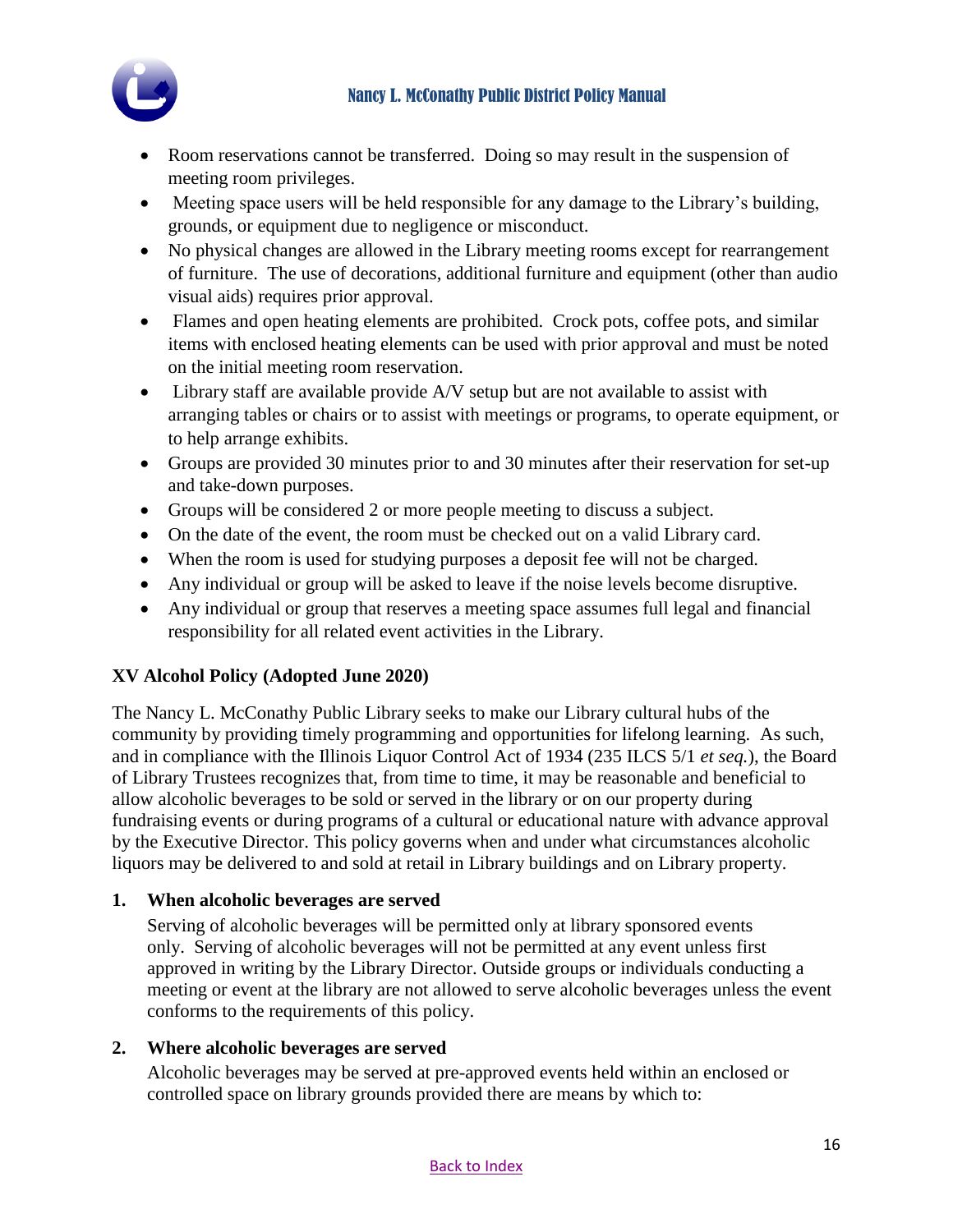

- a. Prevent access to the general public during the event;
- b. Prohibit alcoholic beverages from being removed from the event space by attendees;
- c. Prevent the sale or distribution of alcoholic beverages to persons under the age of 21; and
- d. Prohibit attendees from bringing outside beverages to the event.

## **3. Who may serve alcoholic beverages**

- a. Alcoholic beverages may be served at pre-approved events by volunteers that have been previously approved by the Library Director to do so.
- b. Alcoholic beverages may be served at pre-approved events by any library staff member or volunteer who is of legal age and designated by the Library Director to do so.

## **4. Approved event types**

Approved events may include but are not limited to fundraising events or programs of a cultural or educational nature. Alcohol will not be served at events where minors are expected or likely to be in attendance.

#### **General Rules and Restrictions**

- a. All rules and regulations in other library policies shall remain in effect during events at which alcoholic beverages are served. These rules and regulations include but are not limited to the Meeting Room Policy, Code of Conduct, and various personnel policies;
- b. Purposely deceiving library staff in order to unlawfully gain access to an event at which alcoholic beverages are served is a crime and will be reported to law enforcement officials.
- c. The Library reserves the right for its staff, contractors, and representatives to refuse the distribution of alcohol to any guest who appears to be intoxicated, inebriated, or impaired due to alcohol consumption.
- d. To prevent underage drinking, identification will be checked. Acceptable forms of identification include a valid current driver's license of photo ID card issued by the Illinois Secretary of State's Office or any other State, a valid Armed Forced ID, or other appropriate forms of identification acceptable under the Illinois Liquor Control Act.
- e. In the event that this policy or any other Library policy is not complied with, the Library reserved the right to discontinue the service of alcohol at the event and/or the event itself.

## **Waiver**

This Policy is not all-inclusive. Possible approval of special situations not described in this Policy will be determined by the Library Director or the Board of trustees. Waiver of any terms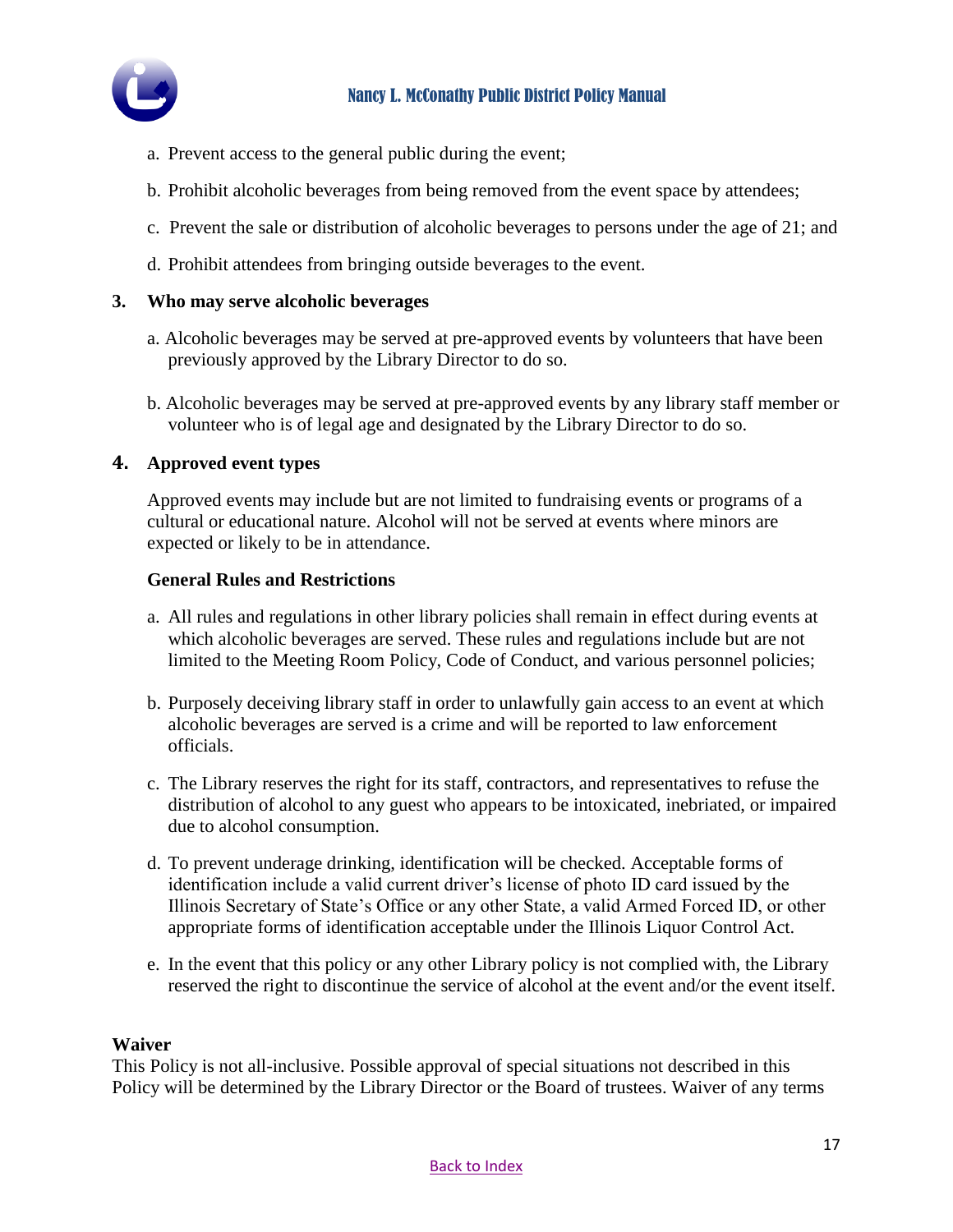

or provisions of this Policy may be requested by written application submitted to the Library Director.

# **Compliance with Laws, Including State and Local Licensing Laws**

If any provisions of this policy conflict with any provisions of the Illinois Liquor Control Act of 1934 [235 ILCS 5/1 *et seq.*], the provisions of the Act shall prevail. Compliance with all federal, state, and local laws, including obtaining any required state or local liquor license, is mandatory and expected.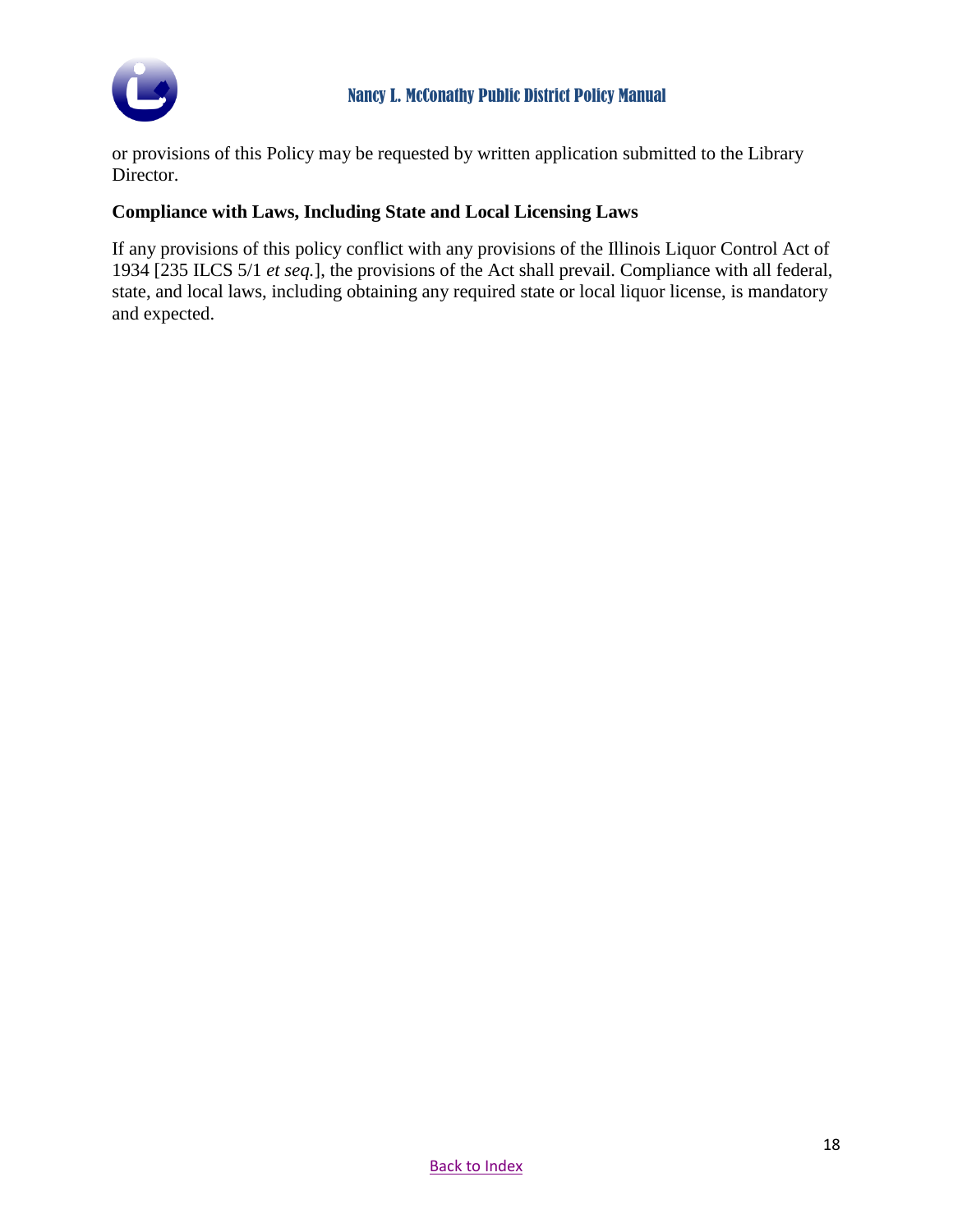

# **Appendix A**

# **Library Bill of Rights**

<span id="page-18-0"></span>The American Library Association affirms that all libraries are forums for information and ideas, and that the following basic policies should guide their services.

I. Books and other library resources should be provided for the interest, information, and enlightenment of all people of the community the library serves. Materials should not be excluded because of the origin, background, or views of those contributing to their creation.

II. Libraries should provide materials and information presenting all points of view on current and historical issues. Materials should not be proscribed or removed because of partisan or doctrinal disapproval.

III. Libraries should challenge censorship in the fulfillment of their responsibility to provide information and enlightenment.

IV. Libraries should cooperate with all persons and groups concerned with resisting abridgment of free expression and free access to ideas.

V. A person's right to use a library should not be denied or abridged because of origin, age, background, or views.

VI. Libraries which make exhibit spaces and meeting rooms available to the public they serve should make such facilities available on an equitable basis, regardless of the beliefs or affiliations of individuals or groups requesting their use.

> **Adopted June 19, 1939. Amended October 14, 1944; June 18, 1948; February 2, 1961; June 27, 1967; and January 23, 1980; inclusion of "age" reaffirmed January 23, 1996, by the ALA Council.**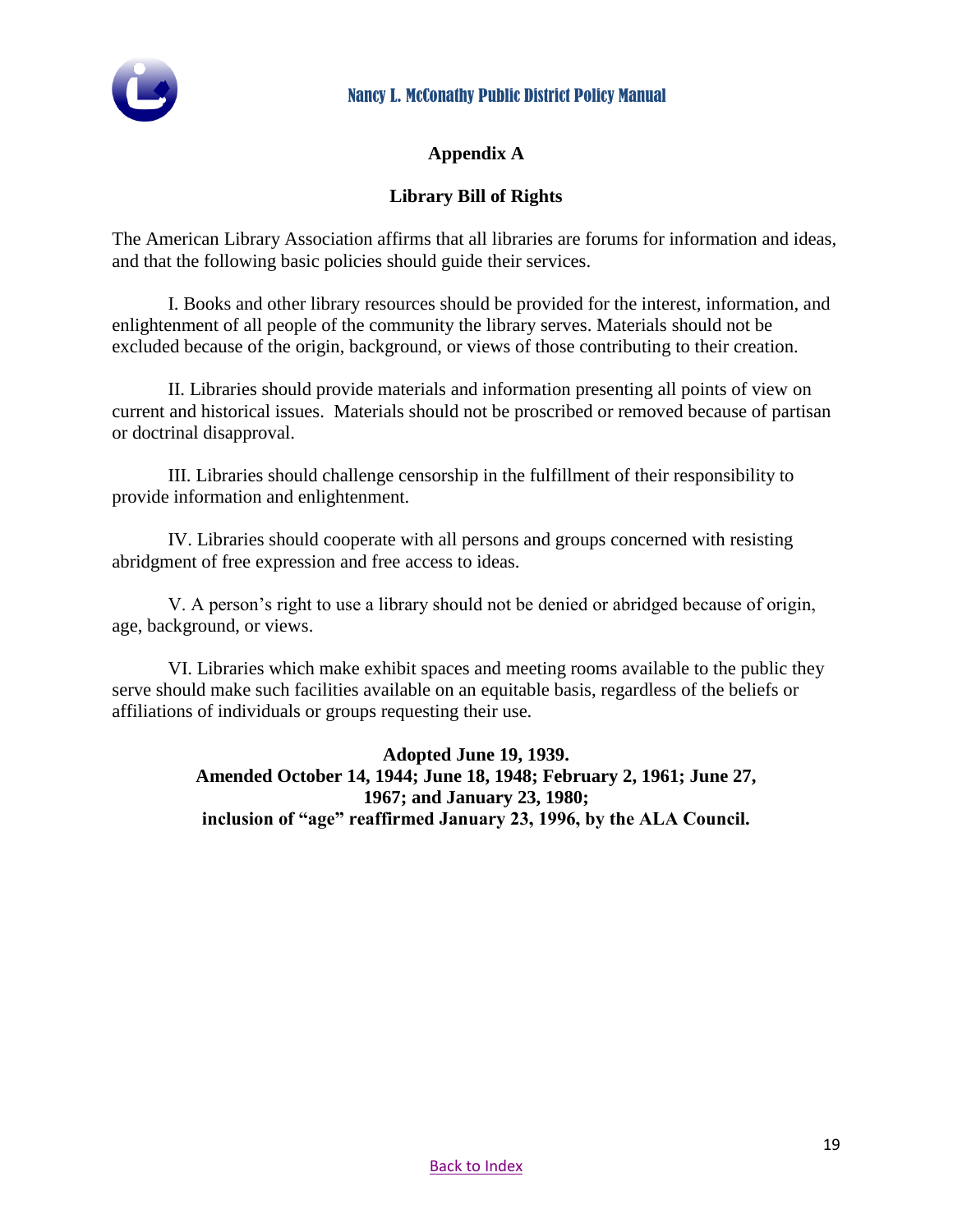

# **Appendix B**

# **Material Complaint Form**

<span id="page-19-0"></span>

| Author:                        | Hardcover, Paperback, Other |
|--------------------------------|-----------------------------|
| Title:                         |                             |
| Publisher:                     |                             |
| Request Initiated by: _____    |                             |
| Address:                       | Zip Code:                   |
| Telephone:                     |                             |
| City:                          |                             |
| <b>Complainant Represents:</b> |                             |
| Himself                        |                             |
| Name of Organization           |                             |
| Identify Other Group           |                             |
|                                |                             |

(If objection is to material other than a book, change wording if the following questions so they apply.)

- 1. To what in the book do you object? (Please be specific, cite pages.)
- 2. What do you feel might be the result of reading this book?
- 3. For what age group would you recommend this book?
- 4. Is there anything good about the book?
- 5. Did you read the entire book?
- 6. Are you aware of the judgment of this book by literary critics?
- 7. What do you believe is the theme of this book?
- 8. What would you like the library to do about this book?
	- \_\_\_\_\_\_\_Do not lend it to my child
	- \_\_\_\_\_\_\_Withdraw it from all readers as well as my child
	- Send it back for re-evaluation

9. In its place, what book of equal literary quality would you recommend that would convey as valuable a picture and perspective of the subject?

> \_\_\_\_\_\_\_\_\_\_\_\_\_\_\_\_\_\_\_\_\_\_\_\_\_\_\_\_\_ Signature of Complainant

Date and time received:

Initials of staff member who received complaint: \_\_\_\_\_\_\_\_\_\_\_

Date complaint addressed and patron contacted: \_\_\_\_\_\_\_\_\_\_\_\_\_\_\_\_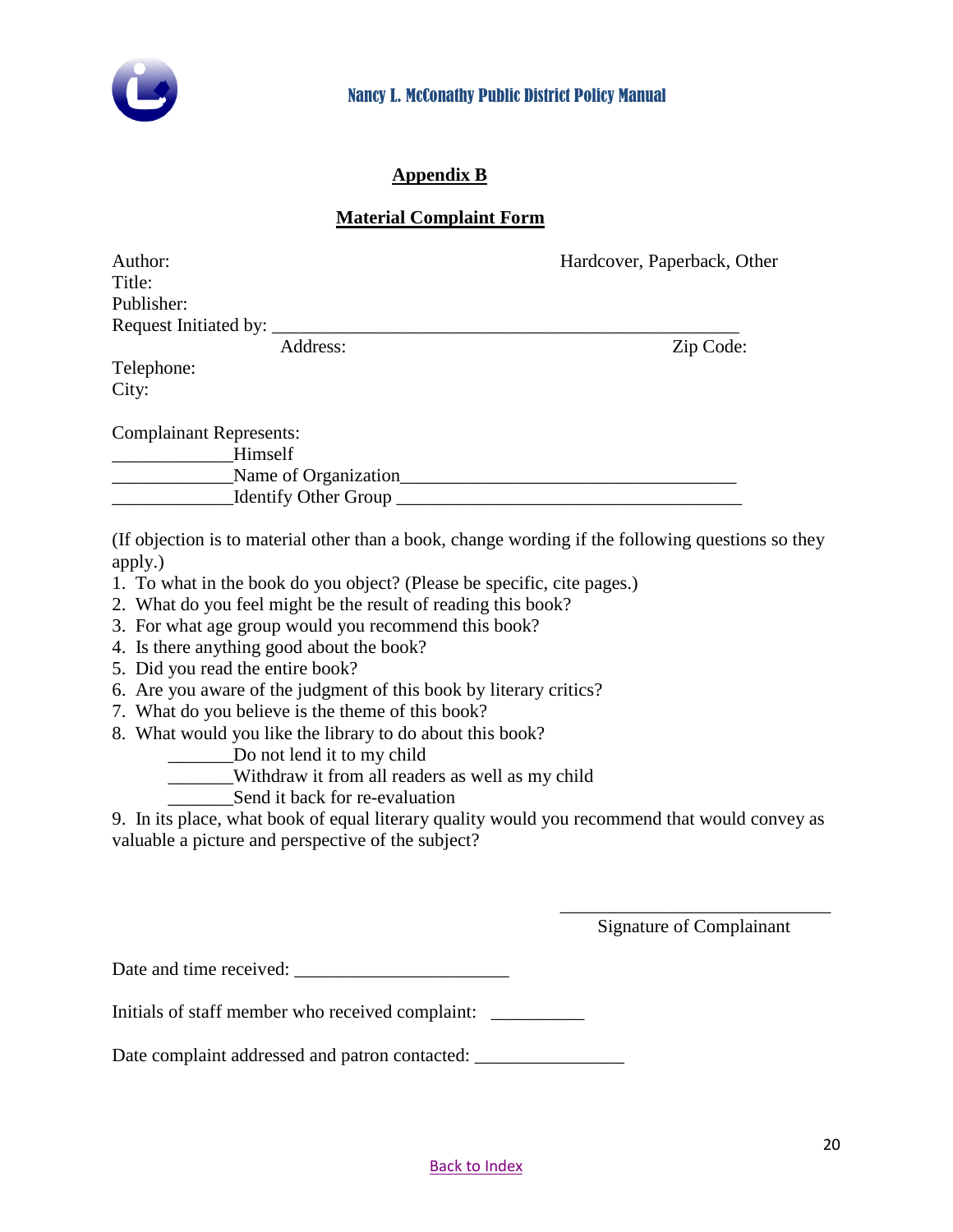

# **Appendix C**

## **Request to House a Display or Exhibit in the Library**

<span id="page-20-0"></span>

| Address and the contract of the contract of the contract of the contract of the contract of the contract of the contract of the contract of the contract of the contract of the contract of the contract of the contract of th |
|--------------------------------------------------------------------------------------------------------------------------------------------------------------------------------------------------------------------------------|
|                                                                                                                                                                                                                                |
| Nature of Display or Exhibit:                                                                                                                                                                                                  |
|                                                                                                                                                                                                                                |
|                                                                                                                                                                                                                                |
| Number of Items to be Displayed or Exhibited and their size:                                                                                                                                                                   |
|                                                                                                                                                                                                                                |
|                                                                                                                                                                                                                                |
|                                                                                                                                                                                                                                |
|                                                                                                                                                                                                                                |
|                                                                                                                                                                                                                                |

The following paragraph must be read and agreed to be means of a signature (in ink). If the items to be displayed or exhibited are owned by an organization or jointly by two individuals, two signatures are required.

I have read the section of the McConathy Public Library District's policy concerning "Displays and Exhibits" and agree to abide by the terms of that statement. It is understood that all displays and exhibits are temporary; that it is my or my organization's responsibility to provide insurance coverage for the items displayed or exhibited, and not the responsibility of the McConathy Public Library District; and that the McConathy Public Library District is not to be held financially responsible for loss or damage to any portion of the display or exhibit while it is housed in the library.

Signature\_\_\_\_\_\_\_\_\_\_\_\_\_\_\_\_\_\_\_\_\_\_\_\_\_\_\_\_\_\_\_

Signature\_\_\_\_\_\_\_\_\_\_\_\_\_\_\_\_\_\_\_\_\_\_\_\_\_\_\_\_\_\_\_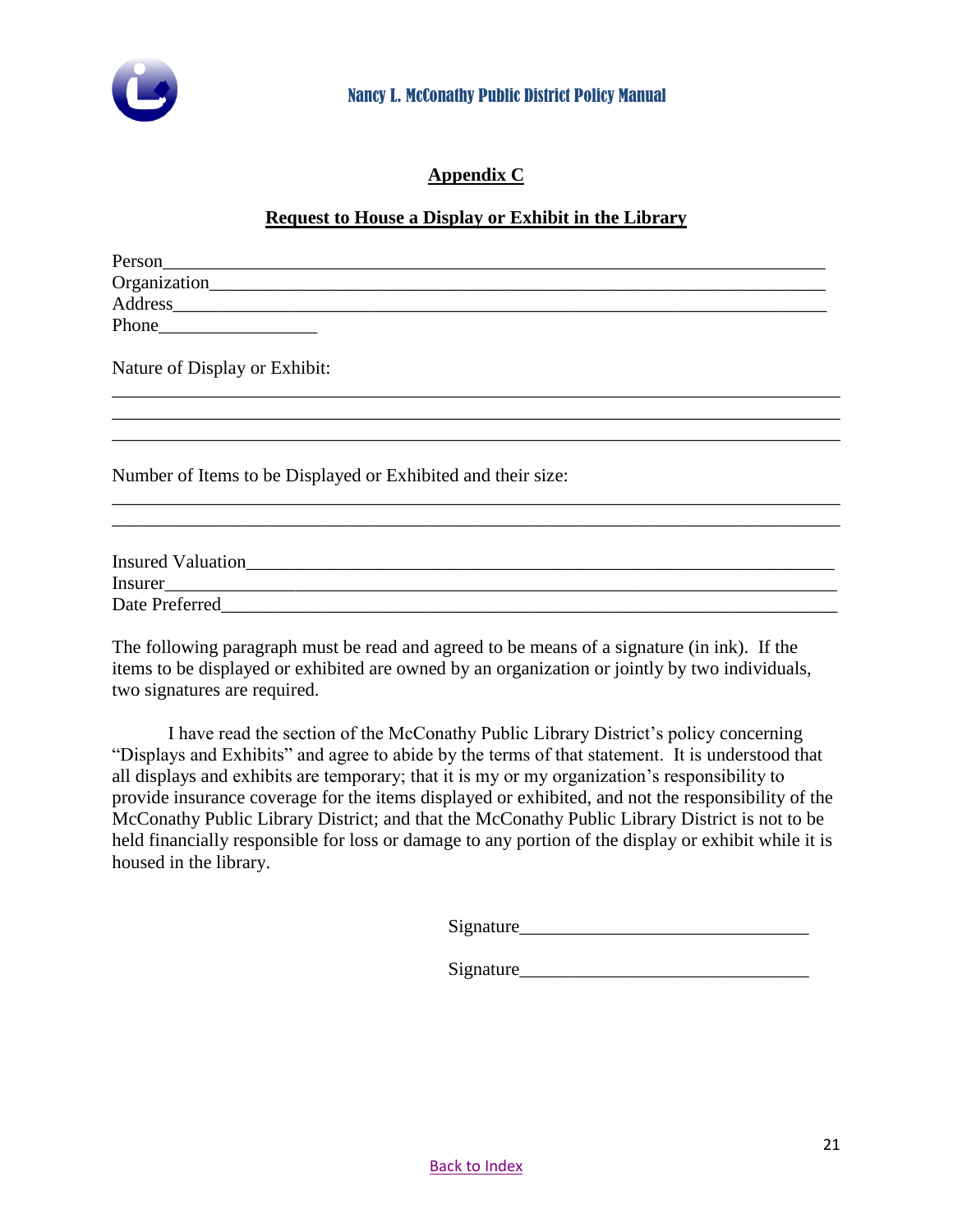

# **APPENDIX D**

# **Reference Policy**

<span id="page-21-0"></span>The Nancy L. McConathy Public Library District will provide reference service to anyone requesting information. This service includes locating factual information, finding books and other library materials, and assisting patrons in the use of the reference tools and other sources. Service is provided in the library, to both adults and children during all hours that the library is open.

## STAFF:

As a member of the (RAILS) Reaching Across Illinois Library System, the library and its staff will meet the Minimum Reference Standards for Public Libraries.

# ELIGIBILITY OF REFERENCE SERVICE:

Reference assistance will be given to McConathy Public Library district residents regardless of age. Service is provided in response to inquiries made in person, by phone, or by mail.

Reference service is also provided to non-residents, but individuals who do not live in the McConathy Public Library District will be referred to their local library when the information sought is not available at the McConathy Public Library, or, in the case of telephone inquiries, when the questions cannot be answered quickly.

## MATERIALS:

All materials owned by the library are part of the library's resources for information; they are selected according to the Nancy L. McConathy Public Library's book selection policy.

## GOAL:

The goal of reference service is to answer to the best of our available materials the questions submitted by library patrons.

To insure adequate service to all patrons, annual evaluations of reference service will be performed in accordance with Output Measures for Public Libraries.

The reference policy will be evaluated and updated be the McConathy Public Library Board of Trustees in accordance with the schedule set aside in their long-range goals.

# **Types of Reference Service**

**A.** Reference Service at Desks

 The librarians will provide requested information. They will also instruct patrons in the use of the library and its collection, assist patrons in book selection and assist patrons in locating requested materials.

# **B.** Interlibrary Loan Services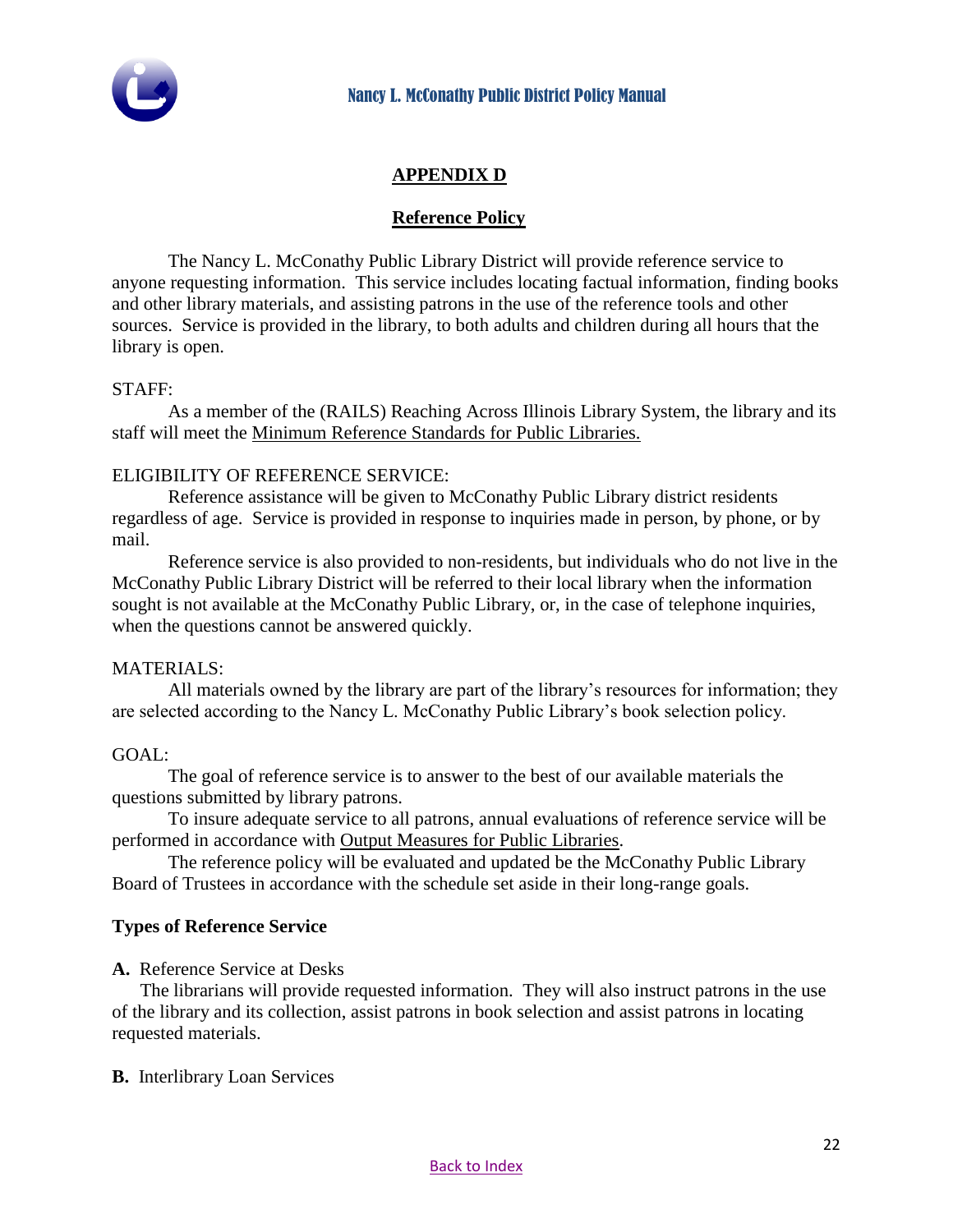

 When requested materials are not available in the local collection, a staff member will initiate the request for materials through interlibrary loan. McConathy Public Library District patrons may also go online to request the materials that are not available at McConathy Public Library.

**C.** Group Orientation and Instructional Services

 Group tours may be pre-arranged through the appropriate library departments. A session may consist of a tour of any or all departments in the library. Programs may also be arranged explaining specific library skills.

# **D.** Services to Schools

 Special services are provided to schools within the Nancy L. McConathy Public Library District. The services include school visitation, tours, assignment alerts, class size book collections and teacher notifications.

# **LIBRARY USERS**

The goal of the reference department is to answer to the best of our available resources questions submitted by patrons, regardless of age.

# **PRIORITY**

The first priority of Reference is to assist the public. **Any other work assignment is secondary.**

# **DESK SERVICE GUIDELINES**

In order to give the most accurate and authoritative answers, staff members should always quote from published sources.

If a question cannot be readily answered, other staff members should be consulted, or phone calls should be placed to obtain an answer.

# **PRIORITY SERVICE IS GIVEN TO THE PATRON WHO COMES TO THE LIBRARY FOR SERVICE.**

## **TELEPHONE INQUIRIES**

Telephone inquiries are to be written down and every effort should be made to find the answer. Status of any phone inquiry will be telephoned to the patron within twenty-four hours of receipt of the question.

# **SEARCHES**

There is no specific time limitation placed on searches, however, the situation of multiple in-person requests and phone requests will impose limitations. The librarian will make every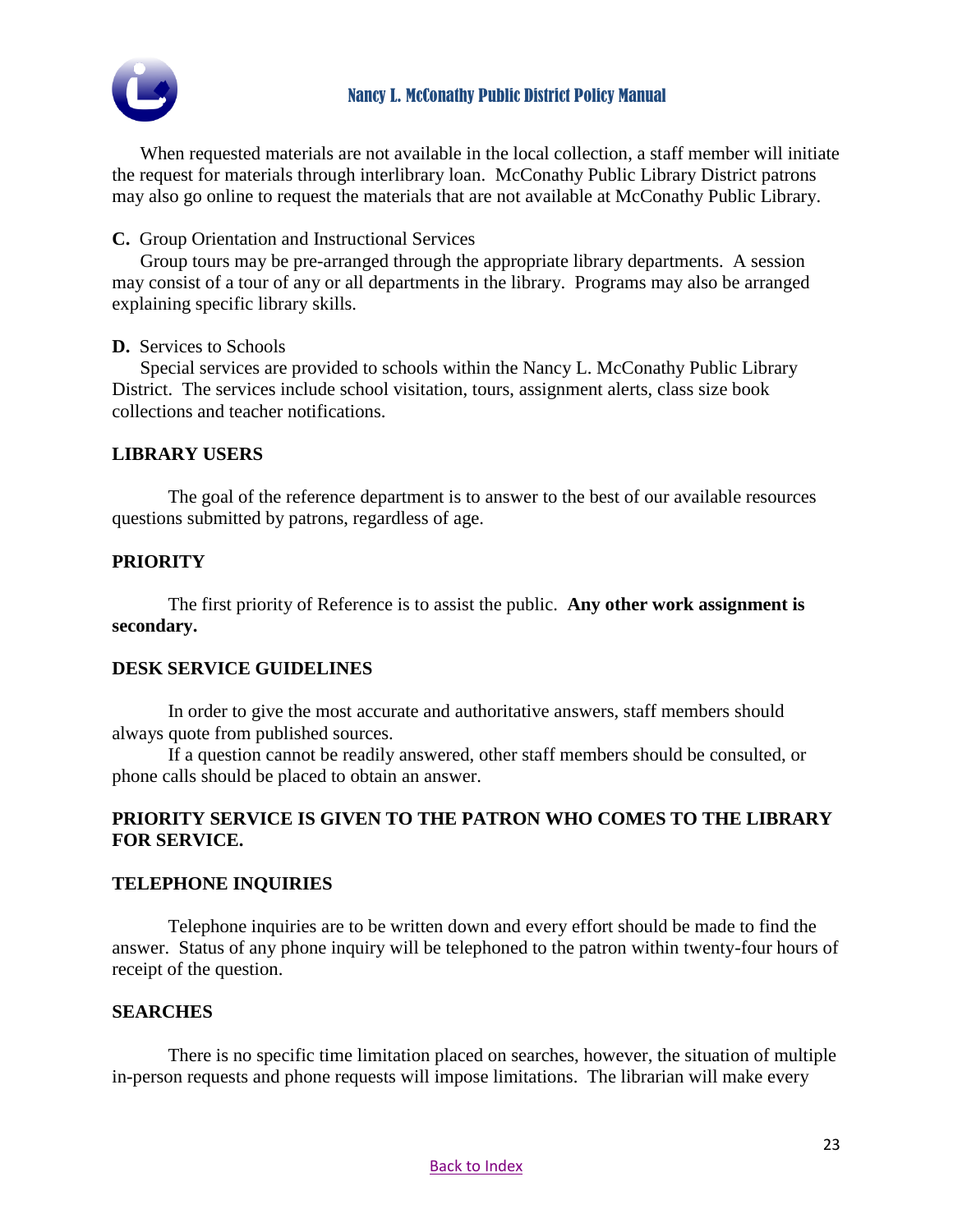

effort possible to guide users to likely sources of information and will check to see that the patron is satisfied with the materials available.

Five minutes is the recommended length of time that a telephone line should be held while searching for an answer. If the question still remains unanswered, the librarian should take the name and number of the caller. All calls should be returned as soon as possible and must be returned with a status of the request within 24 hours.

# **SPECIAL INQUIRIES**

Due to staff size, lengthy or complex questions must be researched by users. Restrictions are placed on the following types of questions:

**Contests and quizzes:** Patrons who come into the library will be assisted in finding probable sources for answers. In the case of contest or quiz questions received by the telephone, the user will be encouraged to come to the Library for the answer. **The library never assumes the responsibility for finding contest answers not or for guaranteeing their correctness.**

**Genealogy:** The library staff will not do genealogical searches.

**Appraisals:** The library staff will not do appraisals.

**Legal and Medical Information:** Assistance in the use of the collection will be provided to patrons in person. Staff will not offer opinions or interpretations, nor attempt to abstract or condense legal or medical information.

**School assignments:** Student assignments are meant to be a part of an educational process. When a patron telephones with an identifiable school assignment question, the student will be encouraged to come to the Library. To assist in the instructional process, staff will help begin the search and introduce pertinent sources.

**Referrals:** If a question cannot be answered through our collection, it will be referred to an alternate source.

**Special in-House Loan of Materials:** Everyone is welcome to use the materials of the McConathy Public Library District. Library patrons may sometimes be required to leave personal identification at the desk while using certain high demand materials. Appropriate identification includes but is not to include a driver's license, school ID or library card.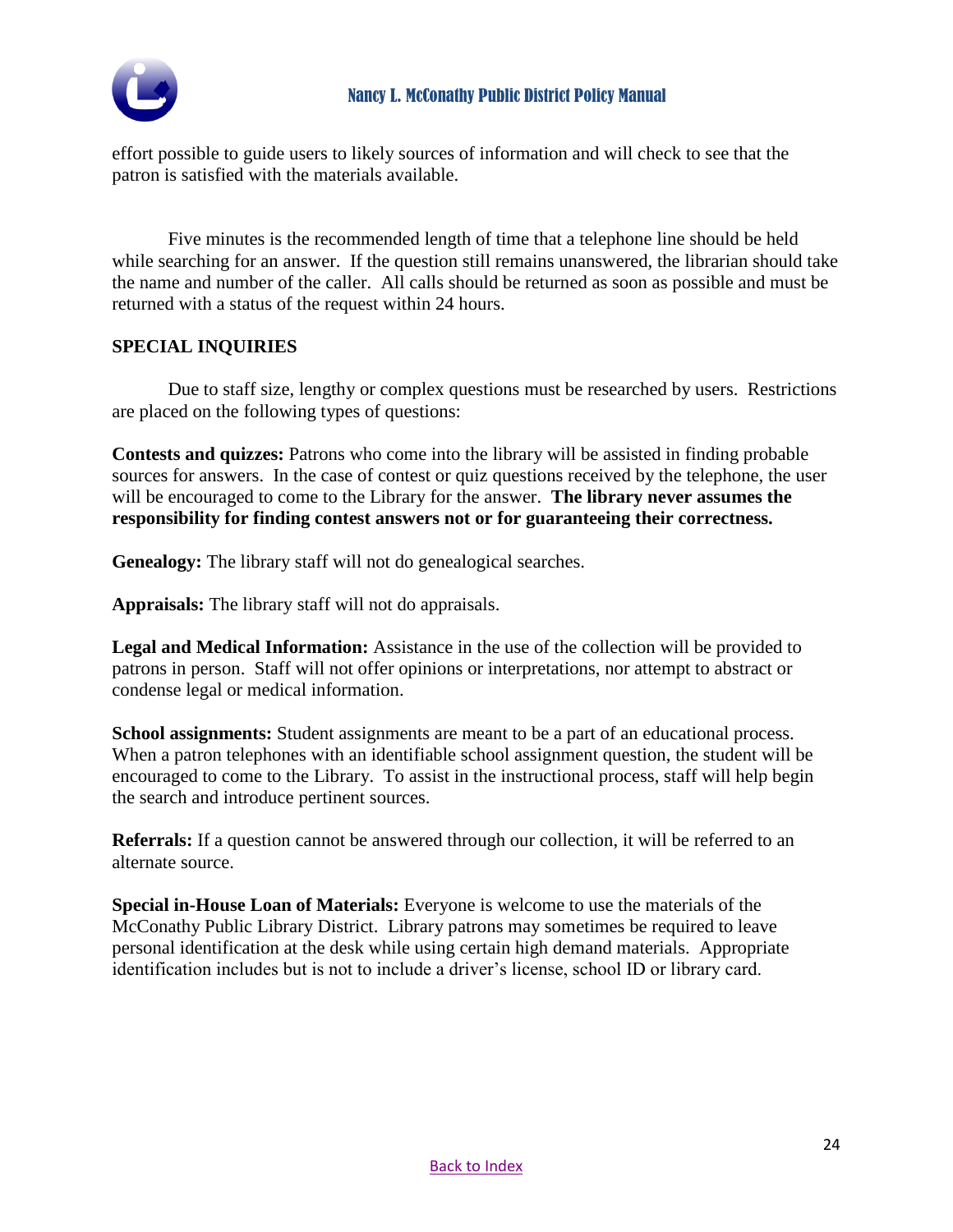

# **APPENDIX E**

# **Freedom to Read Statement American Library Association**

<span id="page-24-0"></span>The freedom to read is essential to our democracy. It is continuously under attack. Private groups and public authorities in various parts of the country are working to remove or limit access to reading materials, to censor content in schools, to label "controversial" views, to distribute lists of "objectionable" books or authors, and to purge libraries. These actions apparently rise from a view that our national tradition of free expression is no longer valid; that censorship and suppression are needed to counter threats to safety or national security, as well as to avoid the subversion of politics and the corruption of morals. We, as individuals devoted to reading and as librarians and publishers responsible for disseminating ideas, wish to assert the public interest in the preservation of the freedom to read.

Most attempts at suppression rest on a denial of the fundamental premise of democracy: that the ordinary individual, by exercising critical judgment, will select the good and reject the bad. We trust Americans to recognize propaganda and misinformation, and to make their own decisions about what they read and believe. We do not believe they are prepared to sacrifice their heritage of a free press in order to be "protected" against what others think may be bad for them. We believe they still favor free enterprise in ideas and expression.

These efforts at suppression are related to a larger pattern of pressures being brought against education, the press, art and images, films, broadcast media, and the Internet. The problem is not only one of actual censorship. The shadow of fear cast by these pressures leads, we suspect, to an even larger voluntary curtailment of expression by those who seek to avoid controversy or unwelcome scrutiny by government officials.

Such pressure toward conformity is perhaps natural to a time of accelerated change. And yet suppression is never more dangerous than in such a time of social tension. Freedom has given the United States the elasticity to endure strain. Freedom keeps open the path of novel and creative solutions, and enables change to come by choice. Every silencing of a heresy, every enforcement of an orthodoxy, diminishes the toughness and resilience of our society and leaves it the less able to deal with controversy and difference.

Now as always in our history, reading is among our greatest freedoms. The freedom to read and write is almost the only means for making generally available ideas or manners of expression that can initially command only a small audience. The written word is the natural medium for the new idea and the untried voice from which come the original contributions to social growth. It is essential to the extended discussion that serious thought requires, and to the accumulation of knowledge and ideas into organized collections.

We believe that free communication is essential to the preservation of a free society and a creative culture. We believe that these pressures toward conformity present the danger of limiting the range and variety of inquiry and expression on which our democracy and our culture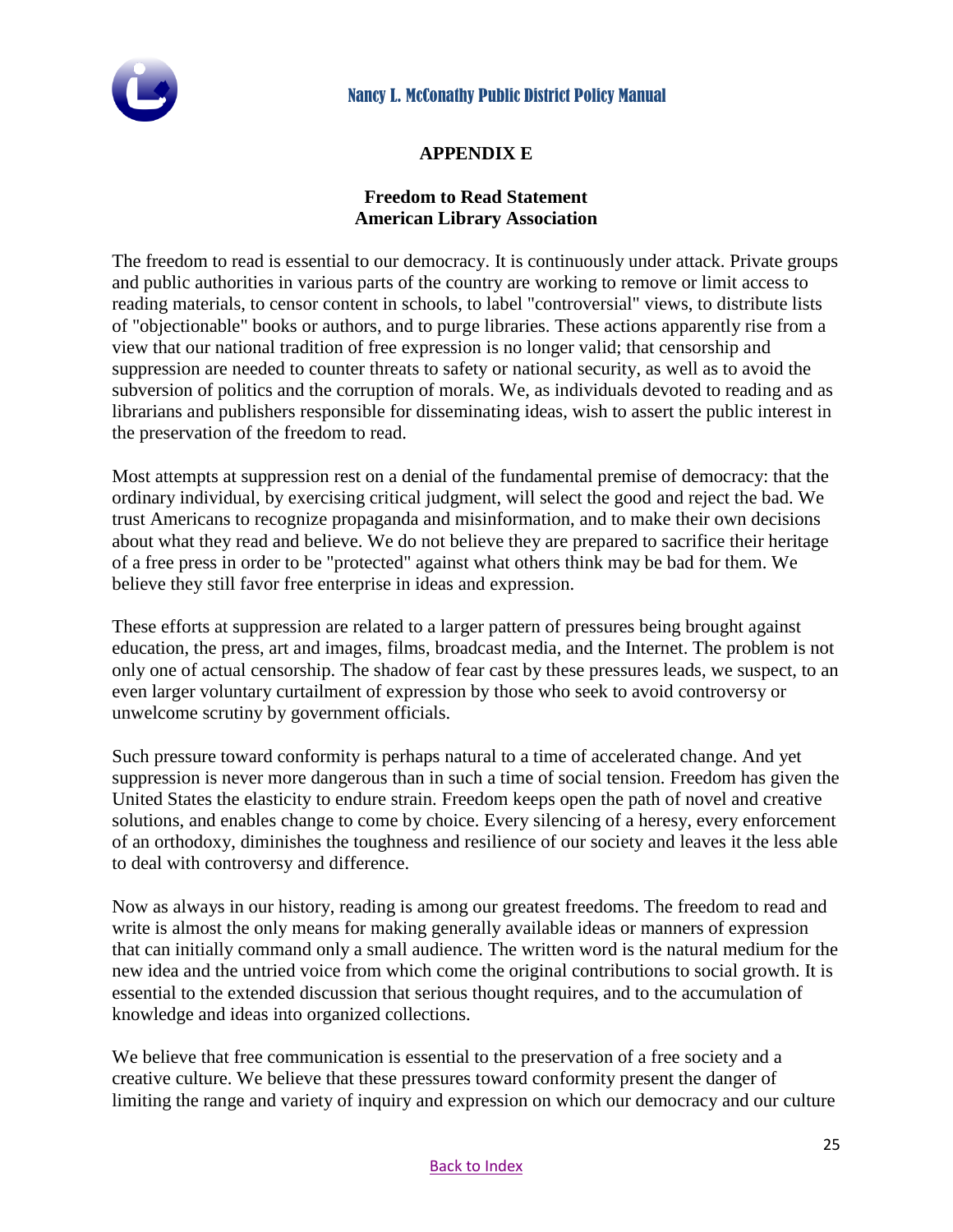

depend. We believe that every American community must jealously guard the freedom to publish and to circulate, in order to preserve its own freedom to read. We believe that publishers and librarians have a profound responsibility to give validity to that freedom to read by making it possible for the readers to choose freely from a variety of offerings.

The freedom to read is guaranteed by the Constitution. Those with faith in free people will stand firm on these constitutional guarantees of essential rights and will exercise the responsibilities that accompany these rights.

We therefore affirm these propositions:

1. *It is in the public interest for publishers and librarians to make available the widest diversity of views and expressions, including those that are unorthodox, unpopular, or considered dangerous by the majority.*

Creative thought is by definition new, and what is new is different. The bearer of every new thought is a rebel until that idea is refined and tested. Totalitarian systems attempt to maintain themselves in power by the ruthless suppression of any concept that challenges the established orthodoxy. The power of a democratic system to adapt to change is vastly strengthened by the freedom of its citizens to choose widely from among conflicting opinions offered freely to them. To stifle every nonconformist idea at birth would mark the end of the democratic process. Furthermore, only through the constant activity of weighing and selecting can the democratic mind attain the strength demanded by times like these. We need to know not only what we believe but why we believe it.

2. *Publishers, librarians, and booksellers do not need to endorse every idea or presentation they make available. It would conflict with the public interest for them to establish their own political, moral, or aesthetic views as a standard for determining what should be published or circulated.*

Publishers and librarians serve the educational process by helping to make available knowledge and ideas required for the growth of the mind and the increase of learning. They do not foster education by imposing as mentors the patterns of their own thought. The people should have the freedom to read and consider a broader range of ideas than those that may be held by any single librarian or publisher or government or church. It is wrong that what one can read should be confined to what another thinks proper.

3. *It is contrary to the public interest for publishers or librarians to bar access to writings on the basis of the personal history or political affiliations of the author.*

No art or literature can flourish if it is to be measured by the political views or private lives of its creators. No society of free people can flourish that draws up lists of writers to whom it will not listen, whatever they may have to say.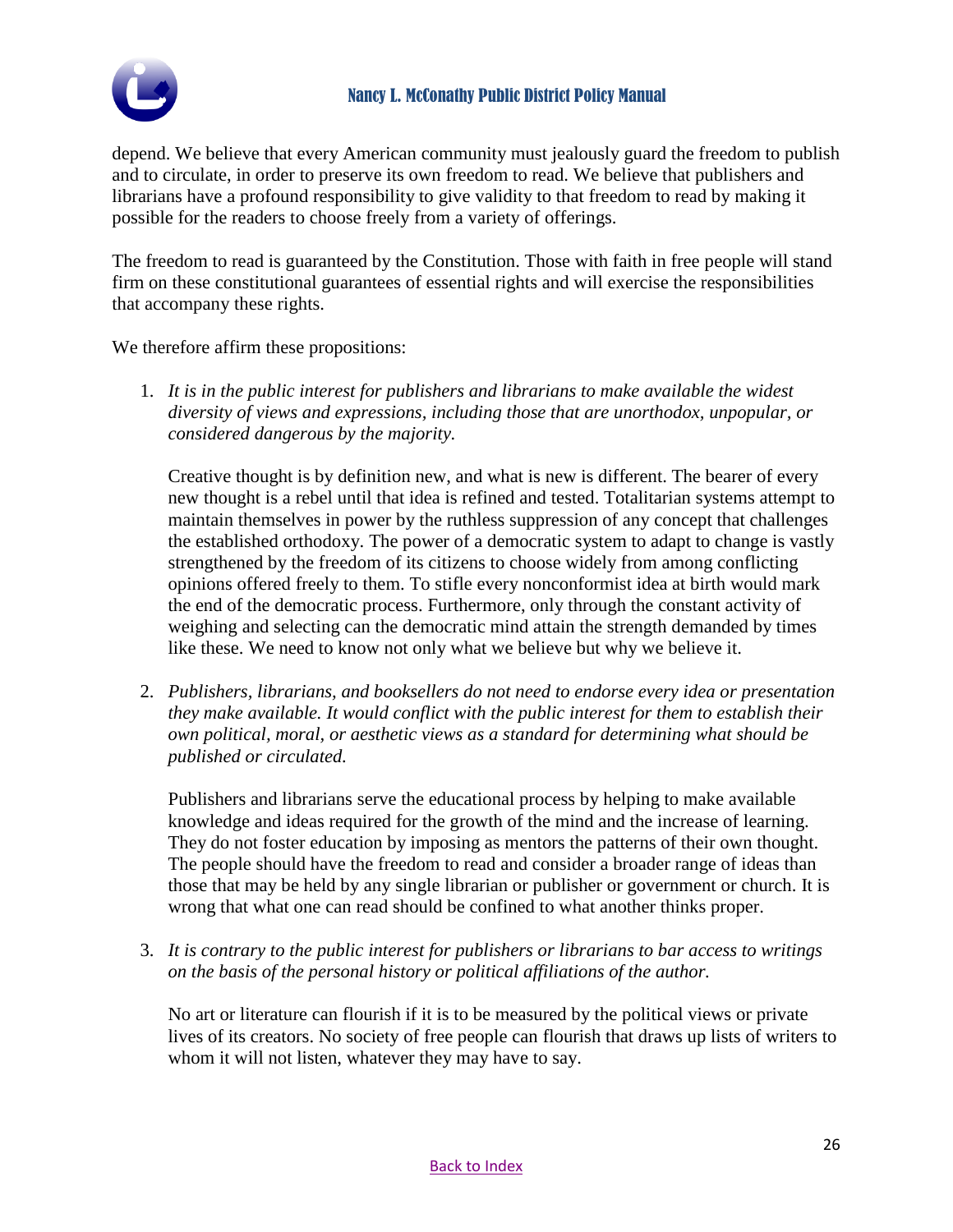

4. *There is no place in our society for efforts to coerce the taste of others, to confine adults to the reading matter deemed suitable for adolescents, or to inhibit the efforts of writers to achieve artistic expression.*

To some, much of modern expression is shocking. But is not much of life itself shocking? We cut off literature at the source if we prevent writers from dealing with the stuff of life. Parents and teachers have a responsibility to prepare the young to meet the diversity of experiences in life to which they will be exposed, as they have a responsibility to help them learn to think critically for themselves. These are affirmative responsibilities, not to be discharged simply by preventing them from reading works for which they are not yet prepared. In these matters values differ, and values cannot be legislated; nor can machinery be devised that will suit the demands of one group without limiting the freedom of others.

5. *It is not in the public interest to force a reader to accept the prejudgment of a label characterizing any expression or its author as subversive or dangerous.*

The ideal of labeling presupposes the existence of individuals or groups with wisdom to determine by authority what is good or bad for others. It presupposes that individuals must be directed in making up their minds about the ideas they examine. But Americans do not need others to do their thinking for them.

6. *It is the responsibility of publishers and librarians, as guardians of the people's freedom to read, to contest encroachments upon that freedom by individuals or groups seeking to impose their own standards or tastes upon the community at large; and by the government whenever it seeks to reduce or deny public access to public information.*

It is inevitable in the give and take of the democratic process that the political, the moral, or the aesthetic concepts of an individual or group will occasionally collide with those of another individual or group. In a free society individuals are free to determine for themselves what they wish to read and each group is free to determine what it will recommend to its freely associated members. But no group has the right to take the law into its own hands, and to impose its own concept of politics or morality upon other members of a democratic society. Freedom is no freedom if it is accorded only to the accepted and the inoffensive. Further, democratic societies are more safe, free, and creative when the free flow of public information is not restricted by governmental prerogative or self-censorship.

7. *It is the responsibility of publishers and librarians to give full meaning to the freedom to read by providing books that enrich the quality and diversity of thought and expression. By the exercise of this affirmative responsibility, they can demonstrate that the answer to a "bad" book is a good one, the answer to a "bad" idea is a good one.*

The freedom to read is of little consequence when the reader cannot obtain matter fit for that reader's purpose. What is needed is not only the absence of restraint, but the positive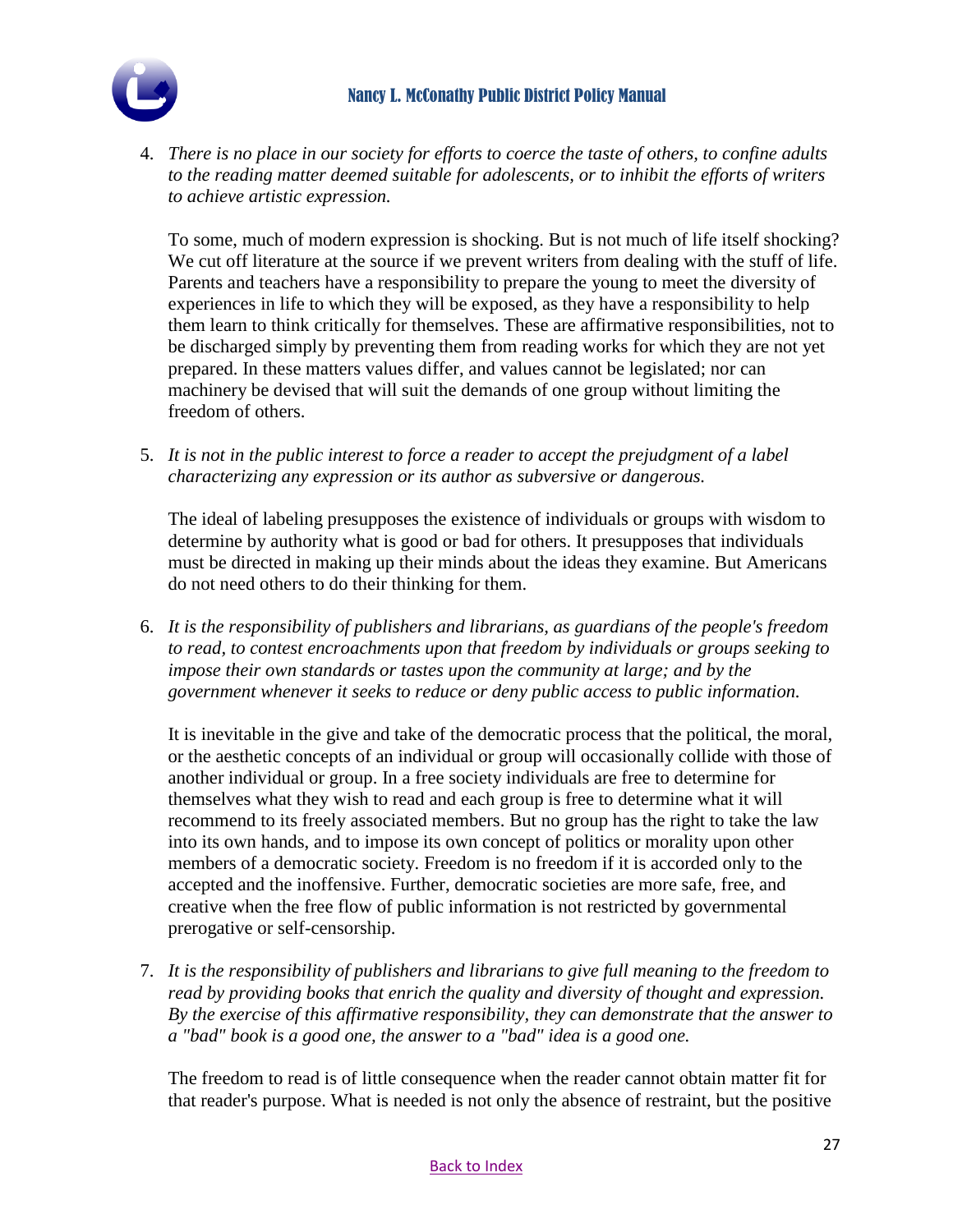

provision of opportunity for the people to read the best that has been thought and said. Books are the major channel by which the intellectual inheritance is handed down, and the principal means of its testing and growth. The defense of the freedom to read requires of all publishers and librarians the utmost of their faculties, and deserves of all Americans the fullest of their support.

We state these propositions neither lightly nor as easy generalizations. We here stake out a lofty claim for the value of the written word. We do so because we believe that it is possessed of enormous variety and usefulness, worthy of cherishing and keeping free. We realize that the application of these propositions may mean the dissemination of ideas and manners of expression that are repugnant to many persons. We do not state these propositions in the comfortable belief that what people read is unimportant. We believe rather that what people read is deeply important; that ideas can be dangerous; but that the suppression of ideas is fatal to a democratic society. Freedom itself is a dangerous way of life, but it is ours.

This statement was originally issued in May of 1953 by the Westchester Conference of the American Library Association and the American Book Publishers Council, which in 1970 consolidated with the American Educational Publishers Institute to become the Association of American Publishers.

Adopted June 25, 1953, by the ALA Council and the AAP Freedom to Read Committee; amended January 28, 1972; January 16, 1991; July 12, 2000; June 30, 2004.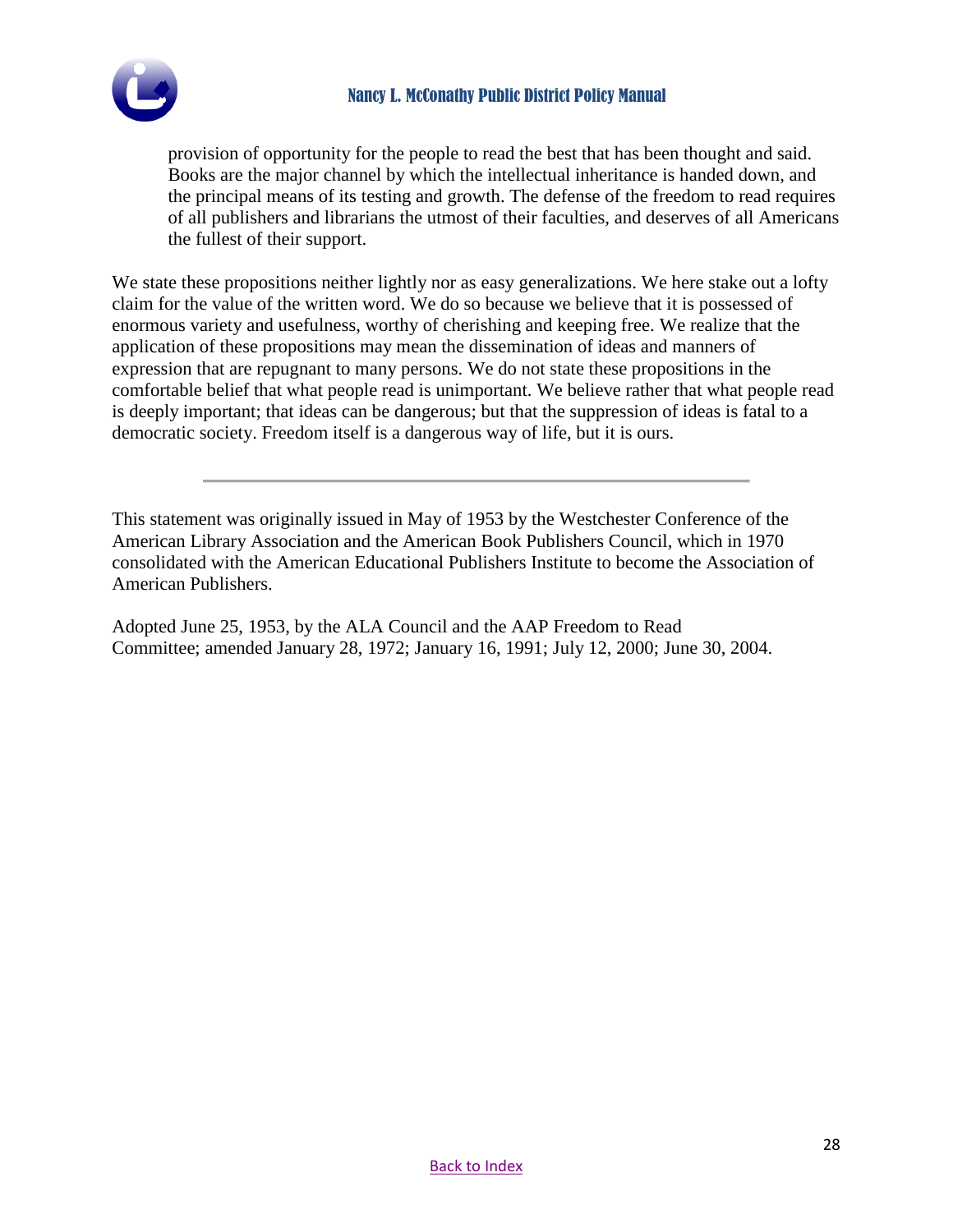

# Nancy L. McConathy Public District Policy Manual

# **APPENDIX F**

# **REQUEST TO INSPECT RECORDS**

ATTENTION: FOIA OFFICER Nancy L. McConathy Public Library 21737 Jeffery Avenue Sauk Village, Illinois 60411

<span id="page-28-0"></span>I,

\_\_\_\_\_\_\_\_\_\_\_\_\_\_\_\_\_\_\_\_\_\_\_\_\_\_\_\_\_\_\_\_\_\_\_\_\_\_\_\_\_\_\_\_\_\_\_\_\_\_\_\_\_\_\_\_\_\_\_\_\_\_\_\_\_\_\_\_\_\_\_\_\_\_\_\_\_ [Print or type the name and address of requester]

- Hereby request the opportunity to [circle appropriate term $(s)$ ]:
	- a) Inspect or
	- b) Copy the following record $(s)$ :

\_\_\_\_\_\_\_\_\_\_\_\_\_\_\_\_\_\_\_\_\_\_\_\_\_\_\_\_\_\_\_\_\_\_\_\_\_\_\_\_\_\_\_\_\_\_\_\_\_ [describe record(s) precisely]

I also request that a copy of the following record be certified:

\_\_\_\_\_\_\_\_\_\_\_\_\_\_\_\_\_\_\_\_\_\_\_\_\_\_\_\_\_\_\_\_\_\_\_\_\_\_\_\_\_\_\_\_\_\_\_\_\_

\_\_\_\_\_\_\_\_\_\_\_\_\_\_\_\_\_\_\_\_\_\_\_\_\_\_\_\_\_\_\_\_\_\_\_\_\_\_\_\_\_\_\_\_\_\_\_\_\_

\_\_\_\_\_\_\_\_\_\_\_\_\_\_\_\_\_\_\_\_\_\_\_\_\_\_\_\_\_\_\_\_\_\_\_\_\_\_\_\_\_\_\_\_\_\_\_\_\_

\_\_\_\_\_\_\_\_\_\_\_\_\_\_\_\_\_\_\_\_\_\_\_\_\_\_\_\_\_\_\_\_\_\_\_\_\_\_\_\_\_\_\_\_\_\_\_\_\_

\_\_\_\_\_\_\_\_\_\_\_\_\_\_\_\_\_\_\_\_\_\_\_\_\_\_\_\_\_\_\_\_\_\_\_\_\_\_\_\_\_\_\_\_\_\_\_\_\_ [Described record]

I understand that I will be charged 10 cents per page for copying letter size documents; 10 cents for legal size documents; the actual cost of reproducing other records; and \$1.00 per notarized document for certification. I further understand that these records are not to be used to further a commercial enterprise.

[Signature]

\_\_\_\_\_\_\_\_\_\_\_\_\_\_\_\_\_\_\_\_\_\_\_\_\_

\_\_\_\_\_\_\_\_\_\_\_\_\_\_\_\_\_\_\_\_\_\_\_\_ [Date request submitted]

# **DO NOT WRITE IN THIS SPACE**

\_\_\_\_\_\_\_\_\_\_\_\_\_\_\_\_\_\_\_\_\_\_\_\_

<sup>[</sup>Date request received by public body to be filled in by Compliance Officer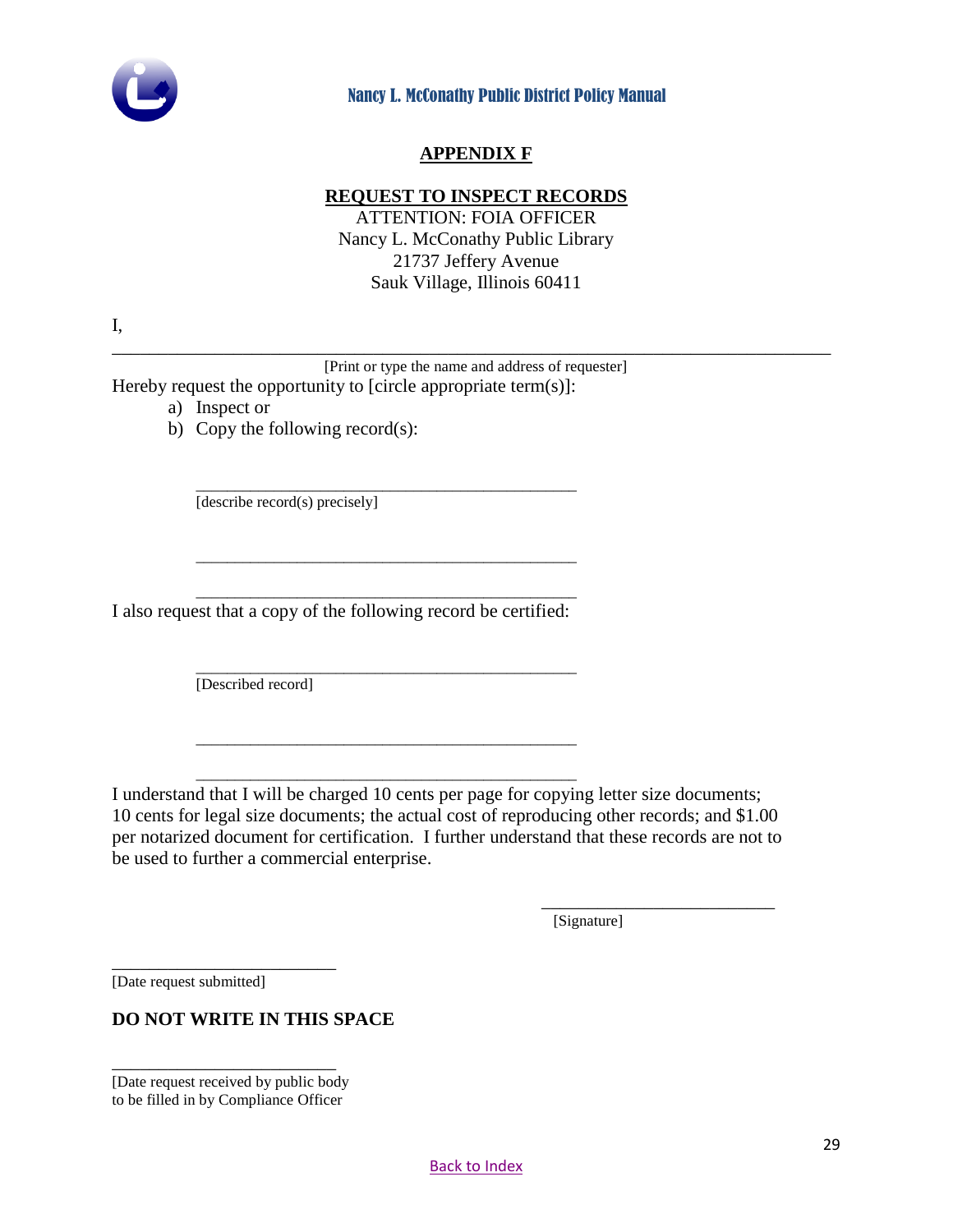

# **APPENDIX G**

# **Statement on Professional Ethics**

# <span id="page-29-0"></span> **INTRODUCTION**

Since 1939, the American Library Association has recognized the importance of codifying and making known to the public and the profession the principles which guide librarians in action. This latest revision of the CODE OF ETHICS reflects changes in the nature of the profession and in its social and institutional environment.

Librarians significantly influence or control the selection, organization, preservation and dissemination of information. In a political system grounded in an informed citizenry, librarians are members of a profession explicitly committed to intellectual freedom and the freedom of access to information.

Librarians are dependent upon one another for the bibliographical resources that enable up to provide information services, and have obligations for maintaining the highest level of personal integrity and competence.

# **CODE OF ETHICS**

I. Librarians must provide the highest level of service through appropriate and usefully organized collections, fair and equitable circulation and service policies, and skillful, accurate, unbiased, and courteous responses to all requests for assistance.

II. Librarians must resist all efforts by groups or individuals to censor library materials.

III. Librarians must protect each user's right to privacy with respect to information sought or received, and materials consulted, borrowed, or acquired.

IV. Librarians must adhere to the principles of due process and equality of opportunity in peer relationships and personnel actions.

V. Librarians must distinguish clearly in their actions and statements between their personal philosophies and attitudes and those of an institution or professional body.

VI. Librarians must avoid situations in which personal interests might be served or financial benefits gained at the expense of library users, colleagues, or the employing institution.

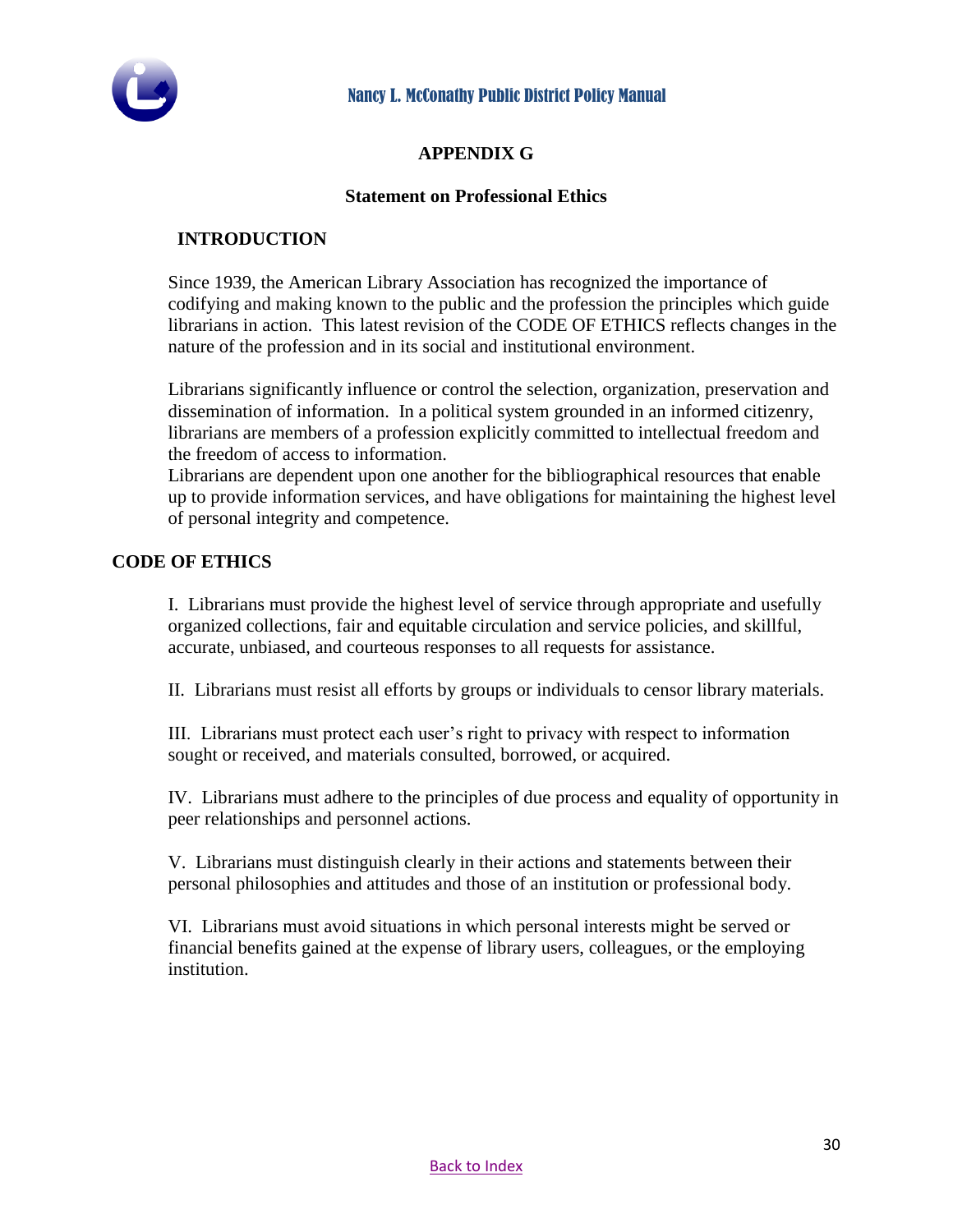

# **APPENDIX H**

# **MATERIALS SELECTION POLICY**

# <span id="page-30-0"></span>**I. AUTHORITY AND RESPONSIBILITY FOR COLLECTION DEVELOPMENT**

The authority and responsibility for the selection of library materials is delegated to the Library Director and, under his/her direction, to the professional staff who are qualified for this activity by reason of education, training, and experience. The advice of specialists in the community is requested in fields in which staff members do not have sufficient expertise. Suggestions from readers are welcome and are given serious consideration within the general criteria. Final decision for purchase rests with the librarian.

# **II. CRITERIA FOR SELECTION**

The evaluation of materials is characterized by flexibility, open-mindedness, and responsiveness to the changing needs of the citizens of the Nancy L. McConathy Public Library District. Materials are evaluated as a whole and not on the basis of a particular passage or passages. A work will not be excluded from the library's collection because it presents an aspect of life honestly or because of frankness of expression.

The following general criteria are used:

- 1. Present and potential relevance to community needs.
- 2. Suitability of subject, style, and reading level for the intended audience.
- 3. Insight into human and social conditions.
- 4. Importance as a document of the times.
- 5. Appropriateness and effectiveness of medium to content.
- 6. Reputation and/ or significance of author.
- 7. Demand for the material.
- 8. Critics' and staff members' reviews.
- 9. Reputation of the publisher or producer.
- 10. Relationship to existing materials in the collection on the same subject.
- 11. Availability and accessibility of the same materials in the metropolitan area.

## **III. RECONSIDERATION PROCEDURES**

**The choice of library materials by users is an individual matter. Responsibility for the reading of children and adolescents rests with their parents and legal guardians. While a person may reject materials for him/herself and for his/her children, he/she cannot exercise censorship to restrict access to the materials by others.**

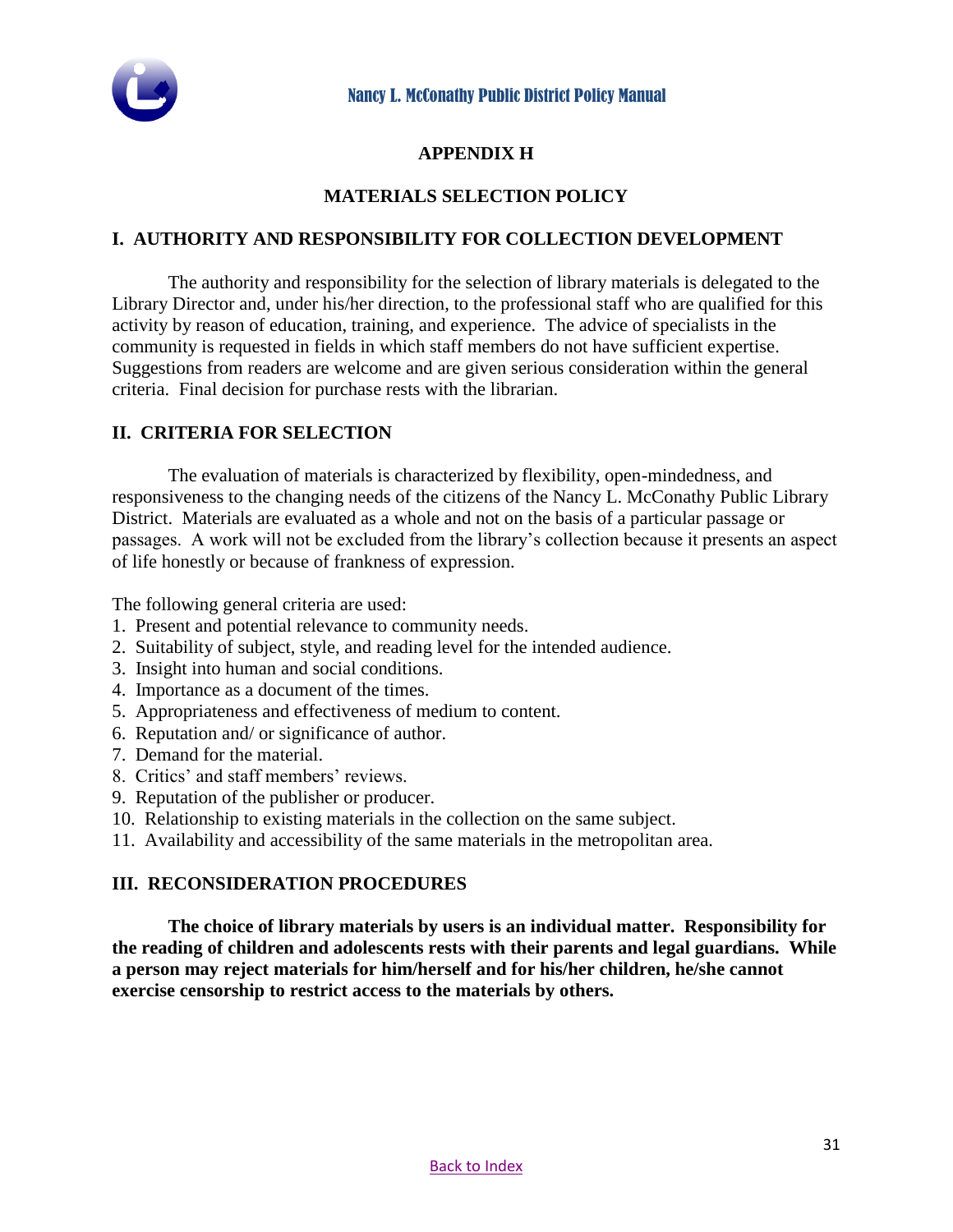

**The Nancy L. McConathy Public Library District supports intellectual freedom and endorses the following intellectual freedom statements: "Freedom to Read", "Freedom to View", and the "Library Bill of Rights".**

**Citizens wishing reconsideration of library materials should complete the Materials Complaint Form that is available at the circulation desk. Completed forms are to be returned to the Library Director.**

**The director and two staff members will review the complaint and make a decision based on their re-evaluation of the material in question. The process will result in maintaining the current status, a change in location or reading level, or removal.**

**The Director will notify the patron originating the request of the decision. If the individual is not satisfied with the action taken, he/she may appeal to the Library Board.**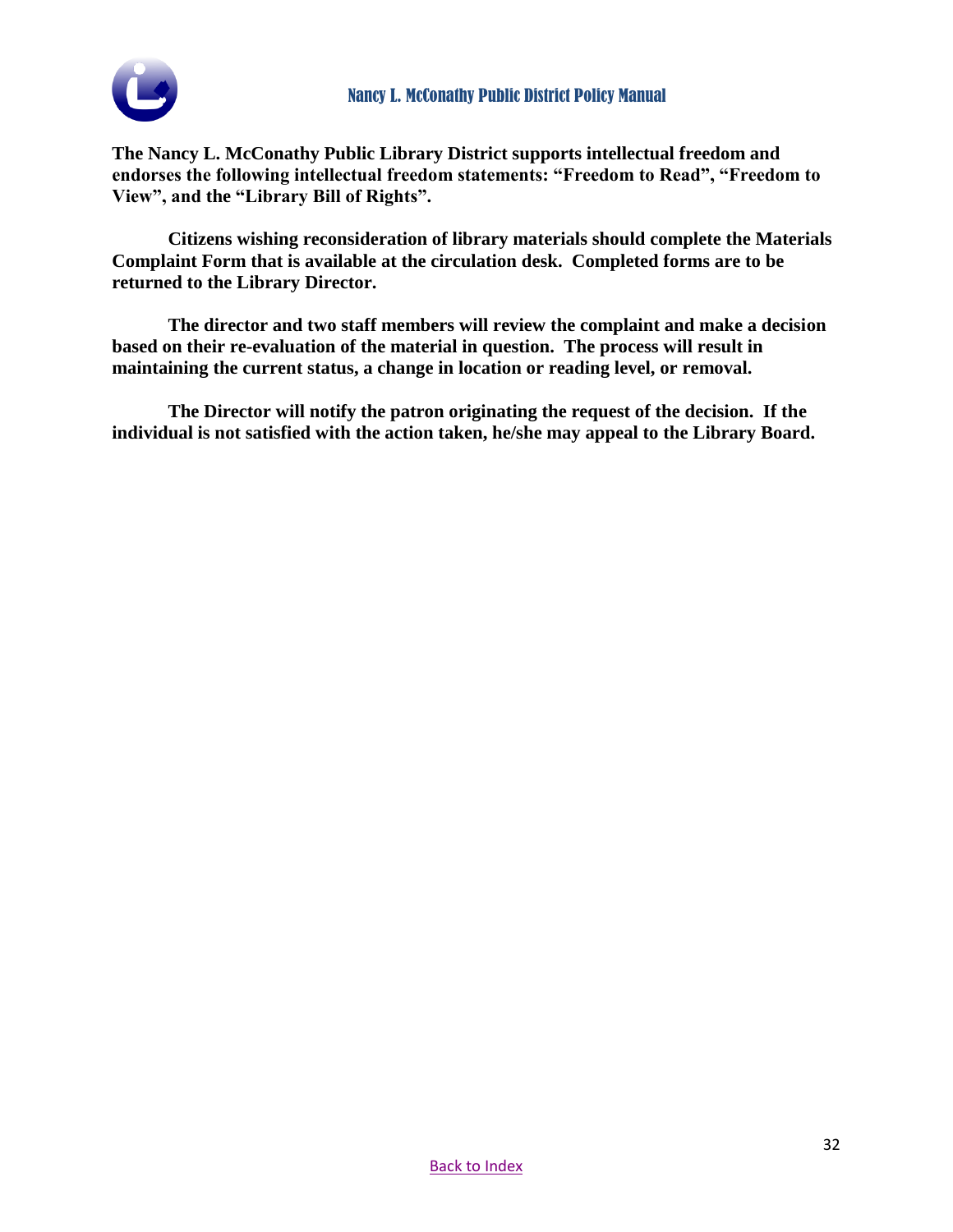

# **APPENDIX I**

# **CONFIDENTIALITY OF LIBRARY RECORDS**

<span id="page-32-0"></span>**The Nancy L. McConathy Public Library District recognizes that its circulation records and other records identifying the names of library users in relation to specific book and material titles to be confidential in nature.**

**Circulation records shall not be made available to any agency of state, federal or local government except pursuant to such process, order, or subpoena as may be authorized under the authority of and pursuant to, federal, state, or local law relating to civil, criminal, or administrative discovery procedures or legislative investigation power.**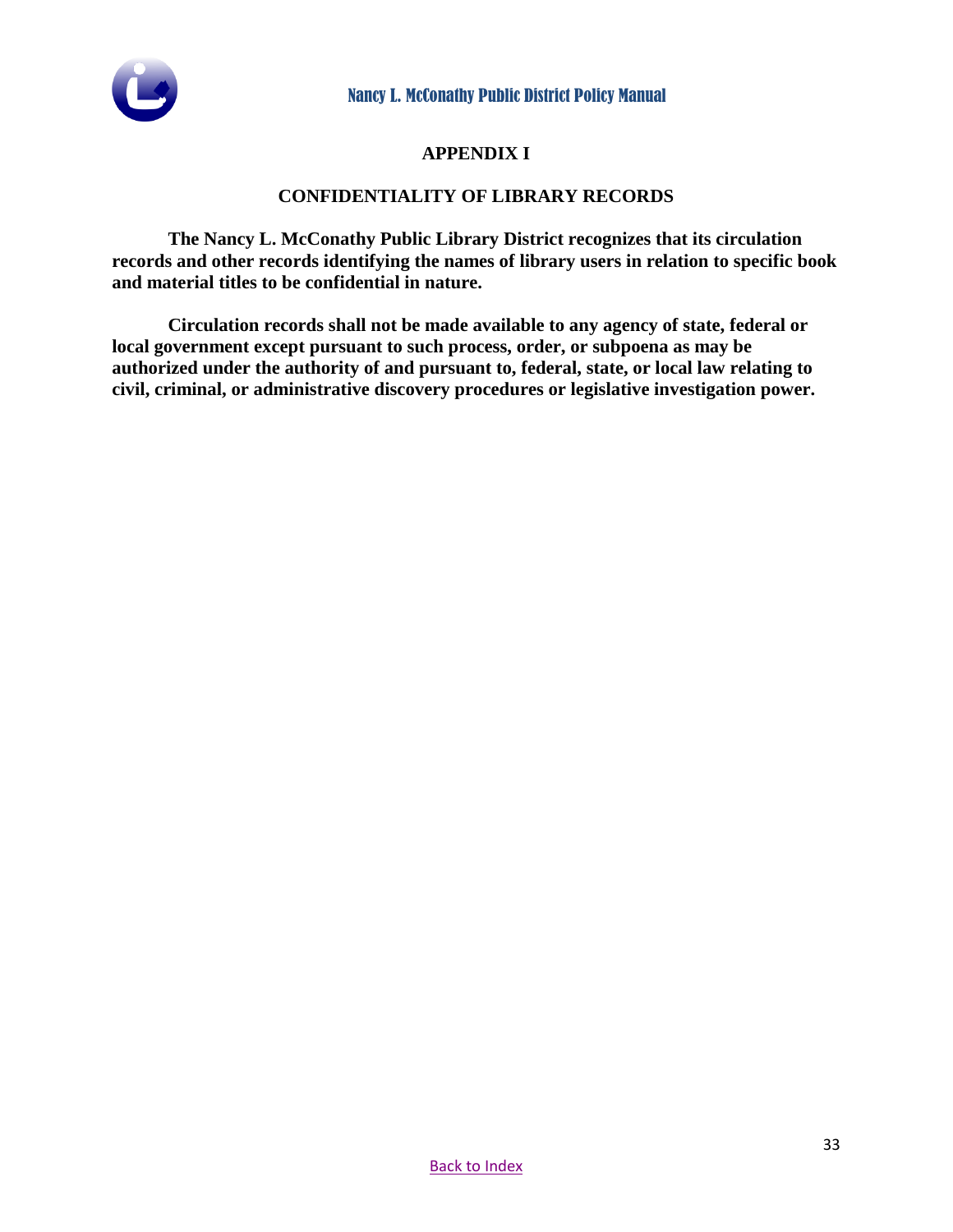

# **APPENDIX J**

# **FREEDOM TO VIEW**

<span id="page-33-0"></span>The Freedom to view, along with the Freedom to read, is protected by the first Amendment to the Constitution of the United States. In a free society, there is no place for censorship of any medium of expression. Therefore, we affirm these principles:

1. It is in the public interest to provide the broadest possible access to films and other audiovisual materials because they have proven to be among the most effective means for the communication of ideas. Liberty of circulation is essential to insure the constitutional guarantee of freedom of expression.

2. It is in the public interest to provide for our audiences films and other audiovisual materials which represent a diversity of views and expression. Selection of a work does not constitute or imply agreement with or approval of the content.

3. It is our professional responsibility to resist the constraint of labeling of prejudging a film on the basis of the moral, religious or political beliefs of the producer or filmmaker or on the basis of controversial content.

4. It is our professional responsibility to contest vigorously, by all lawful means, every encroachment upon the public's freedom to view.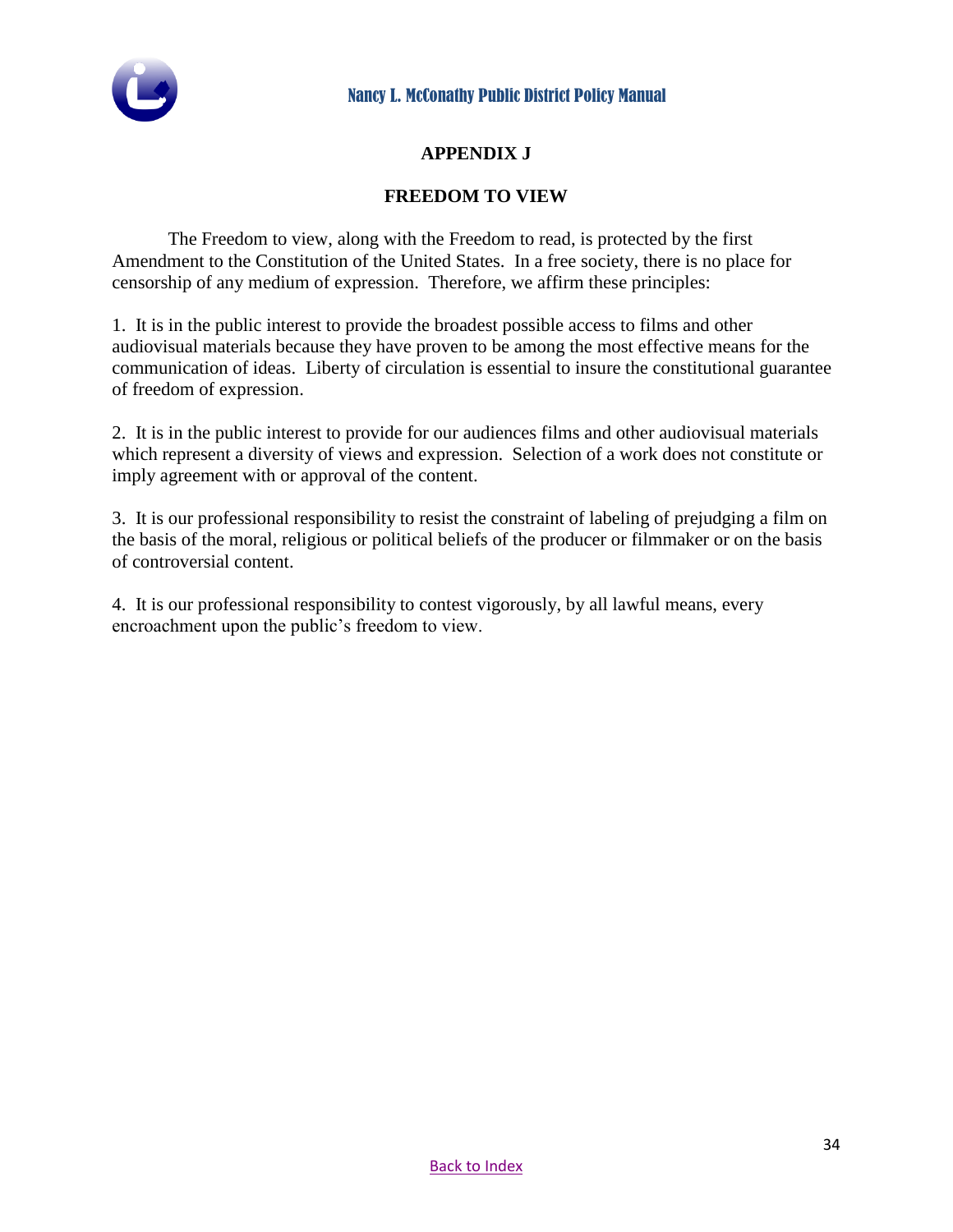

# **APPENDIX K**

## **Minors and Internet Interactivity: An Interpretation of the** *Library Bill of Rights*

<span id="page-34-0"></span>The digital environment offers opportunities for accessing, creating, and sharing information. The rights of minors to retrieve, interact with, and create information posted on the Internet in schools and libraries are extensions of their First Amendment rights. (See also other interpretations of the *Library Bill of Rights*, including "Access to Digital Information, Services, and Networks," "Free Access to Libraries for Minors," and "Access for Children and Young Adults to Nonprint Materials.")

Academic pursuits of minors can be strengthened with the use of interactive Web tools, allowing young people to create documents and share them online; upload pictures, videos, and graphic material; revise public documents; and add tags to online content to classify and organize information. Instances of inappropriate use of such academic tools should be addressed as individual behavior issues, not as justification for restricting or banning access to interactive technology. Schools and libraries should ensure that institutional environments offer opportunities for students to use interactive Web tools constructively in their academic pursuits, as the benefits of shared learning are well documented.

Personal interactions of minors can be enhanced by social tools available through the Internet. Social networking Web sites allow the creation of online communities that feature an open exchange of information in various forms, such as images, videos, blog posts, and discussions about common interests. Interactive Web tools help children and young adults learn about and organize social, civic, and extra-curricular activities. Many interactive sites invite users to establish online identities, share personal information, create Web content, and join social networks. Parents and guardians play a critical role in preparing their children for participation in online activity by communicating their personal family values and by monitoring their children's use of the Internet. Parents and guardians are responsible for what their children—and only their children—access on the Internet in libraries.

The use of interactive Web tools poses two competing intellectual freedom issues—the protection of minors' privacy and the right of free speech. Some have expressed concerns regarding what they perceive is an increased vulnerability of young people in the online environment when they use interactive sites to post personally identifiable information. In an effort to protect minors' privacy, adults sometimes restrict access to interactive Web environments. Filters, for example, are sometimes used to restrict access by youth to interactive social networking tools, but at the same time deny minors' rights to free expression on the Internet. Prohibiting children and young adults from using social networking sites does not teach safe behavior and leaves youth without the necessary knowledge and skills to protect their privacy or engage in responsible speech. Instead of restricting or denying access to the Internet, librarians and teachers should educate minors to participate responsibly, ethically, and safely.

The First Amendment applies to speech created by minors on interactive sites. Usage of these social networking sites in a school or library allows minors to access and create resources that fulfill their interests and needs for information, for social connection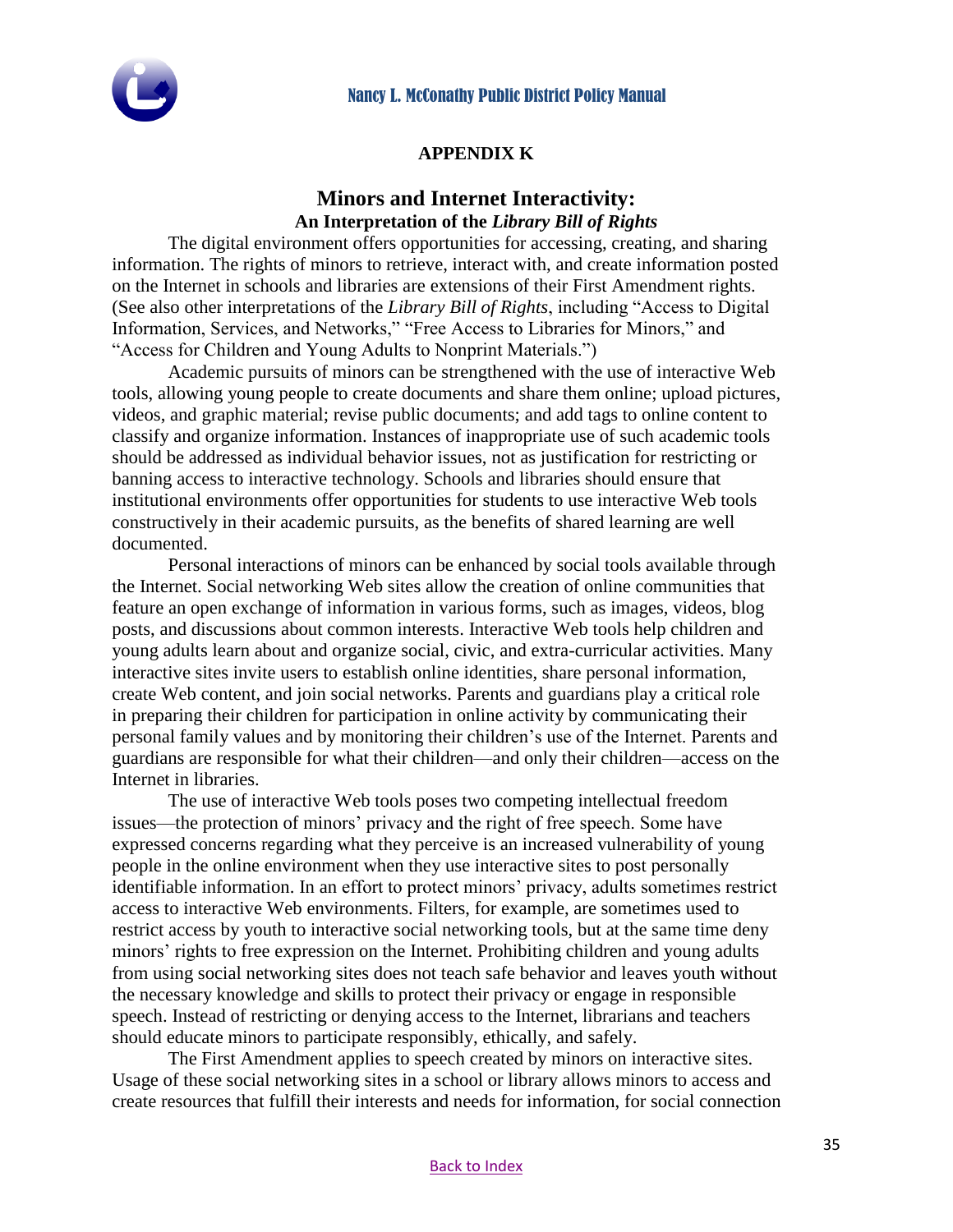

with peers, and for participation in a community of learners. Restricting expression and access to interactive Web sites because the sites provide tools for sharing information with others violates the tenets of the *Library Bill of Rights*. It is the responsibility of librarians and educators to monitor threats to the intellectual freedom of minors and to advocate for extending access to interactive applications on the Internet.

As defenders of intellectual freedom and the First Amendment, libraries and librarians have a responsibility to offer unrestricted access to Internet interactivity in accordance with local, state, and federal laws and to advocate for greater access where it is abridged. School and library professionals should work closely with young people to help them learn skills and attitudes that will prepare them to be responsible, effective, and productive communicators in a free society.

Adopted July 2009, by the ALA Council.